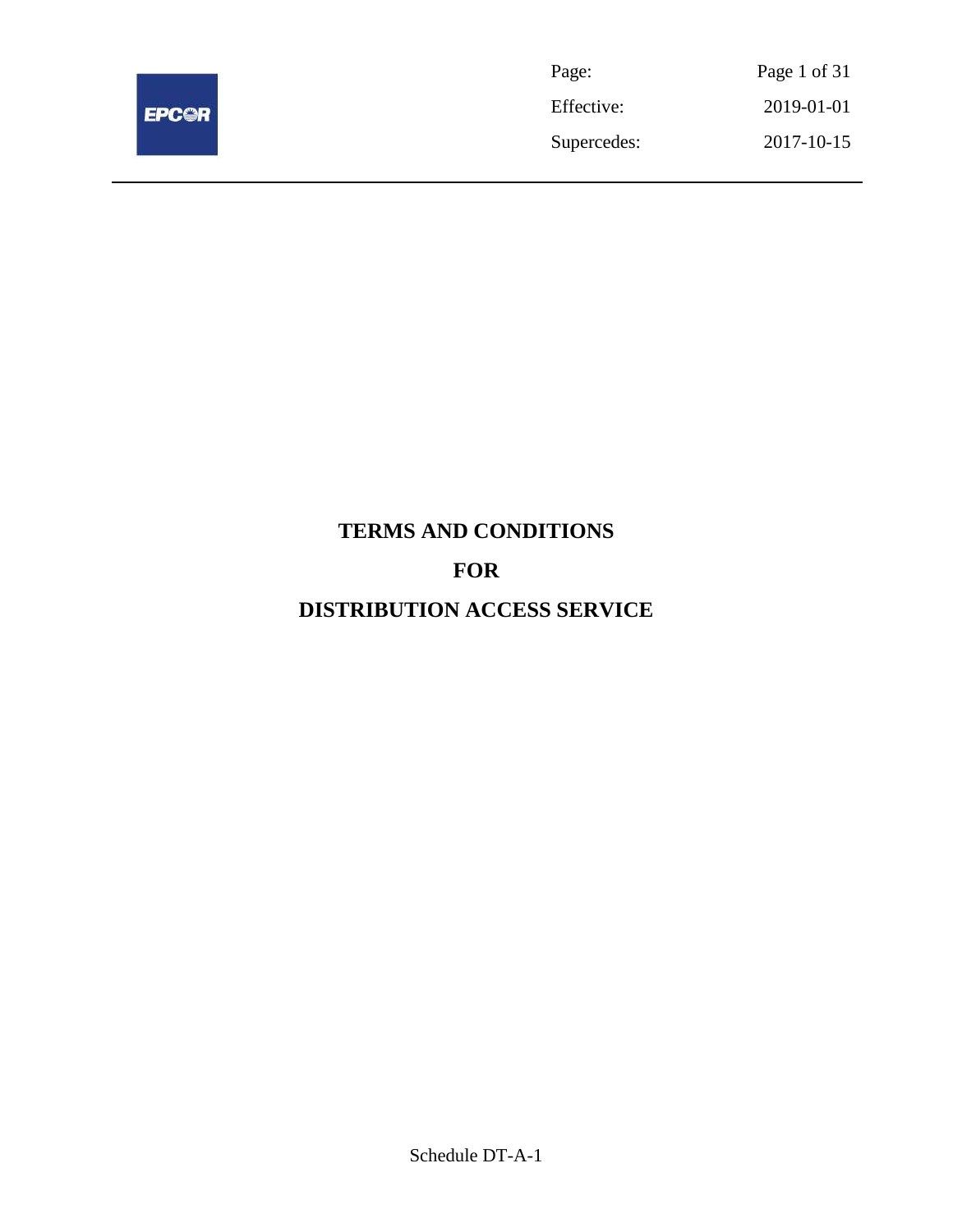

Page: Page 2 of 31 Effective: 2019-01-01 Supercedes: 2017-10-15

# **TABLE OF CONTENTS**

| 2.1 |                                                                    |  |
|-----|--------------------------------------------------------------------|--|
| 2.2 |                                                                    |  |
| 2.3 |                                                                    |  |
| 2.4 |                                                                    |  |
|     |                                                                    |  |
| 3.1 |                                                                    |  |
| 3.2 |                                                                    |  |
| 3.3 |                                                                    |  |
| 3.4 |                                                                    |  |
| 3.5 |                                                                    |  |
| 3.6 |                                                                    |  |
| 3.7 |                                                                    |  |
| 3.8 |                                                                    |  |
|     |                                                                    |  |
| 4.1 | Customer Inquiries Related to Emergency Situations and Outages 11  |  |
| 4.2 |                                                                    |  |
|     |                                                                    |  |
| 5.1 |                                                                    |  |
| 5.2 |                                                                    |  |
| 5.3 |                                                                    |  |
|     |                                                                    |  |
| 6.1 |                                                                    |  |
| 6.2 |                                                                    |  |
| 6.3 |                                                                    |  |
| 6.4 | Billing Period and Information for Distribution Access Service  15 |  |
| 6.5 |                                                                    |  |
| 6.6 |                                                                    |  |
| 6.7 |                                                                    |  |
| 6.8 |                                                                    |  |
| 6.9 |                                                                    |  |
|     |                                                                    |  |
|     | <b>ARTICLE 7- DISCONTINUANCE OF DISTRIBUTION ACCESS SERVICE 18</b> |  |
| 7.1 |                                                                    |  |
| 7.2 |                                                                    |  |
| 7.3 |                                                                    |  |
|     |                                                                    |  |
| 8.1 |                                                                    |  |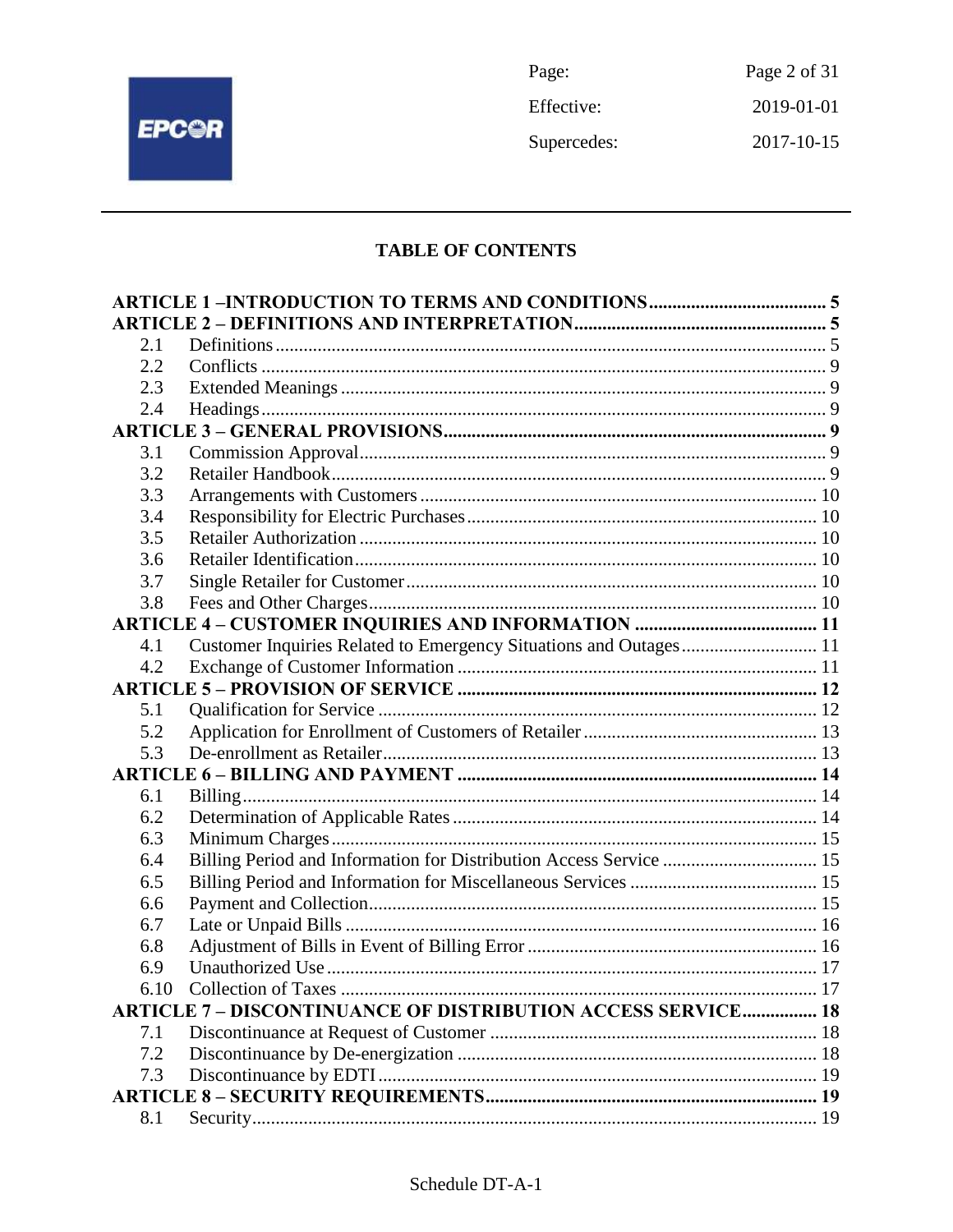

| Page:       | Page 3 of 31 |
|-------------|--------------|
| Effective:  | 2019-01-01   |
| Supercedes: | 2017-10-15   |

| 8.2  |                                                                              |  |
|------|------------------------------------------------------------------------------|--|
| 8.3  |                                                                              |  |
| 8.4  |                                                                              |  |
| 8.5  |                                                                              |  |
|      |                                                                              |  |
| 9.1  |                                                                              |  |
| 9.2  |                                                                              |  |
| 9.3  |                                                                              |  |
| 9.4  |                                                                              |  |
| 9.5  |                                                                              |  |
| 9.6  |                                                                              |  |
|      |                                                                              |  |
| 10.1 |                                                                              |  |
| 10.2 |                                                                              |  |
|      |                                                                              |  |
| 11.1 |                                                                              |  |
| 11.2 |                                                                              |  |
|      |                                                                              |  |
|      |                                                                              |  |
| 12.1 |                                                                              |  |
| 12.2 |                                                                              |  |
| 12.3 |                                                                              |  |
| 12.4 |                                                                              |  |
|      |                                                                              |  |
| 13.1 |                                                                              |  |
| 13.2 |                                                                              |  |
| 13.3 |                                                                              |  |
| 13.4 |                                                                              |  |
| 13.5 |                                                                              |  |
| 13.6 |                                                                              |  |
| 13.7 |                                                                              |  |
| 13.8 |                                                                              |  |
| 13.9 |                                                                              |  |
|      |                                                                              |  |
|      |                                                                              |  |
|      | <b>ARTICLE 14 - ADDITIONAL PROVISIONS RELATING TO SERVICES  29</b>           |  |
| 14.1 | Independent System Operation or Transmission Facility Owner Requirements  29 |  |
| 14.2 |                                                                              |  |
| 14.3 |                                                                              |  |
| 14.4 |                                                                              |  |
| 14.5 |                                                                              |  |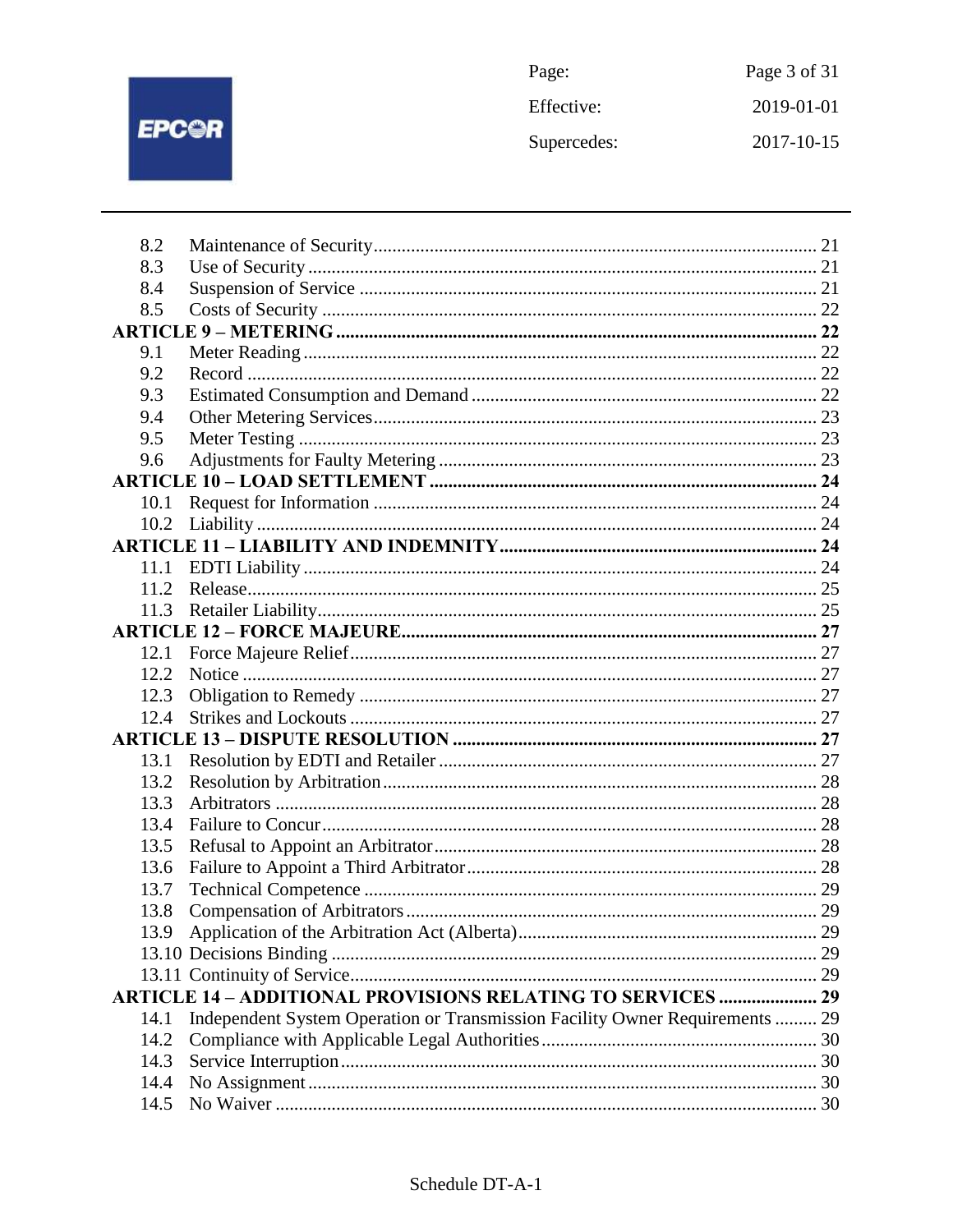| <b>EPC@R</b> | Page:       | Page 4 of 31 |
|--------------|-------------|--------------|
|              | Effective:  | 2019-01-01   |
|              | Supercedes: | 2017-10-15   |
|              |             |              |
|              |             |              |

| 14.6 |  |  |
|------|--|--|
|------|--|--|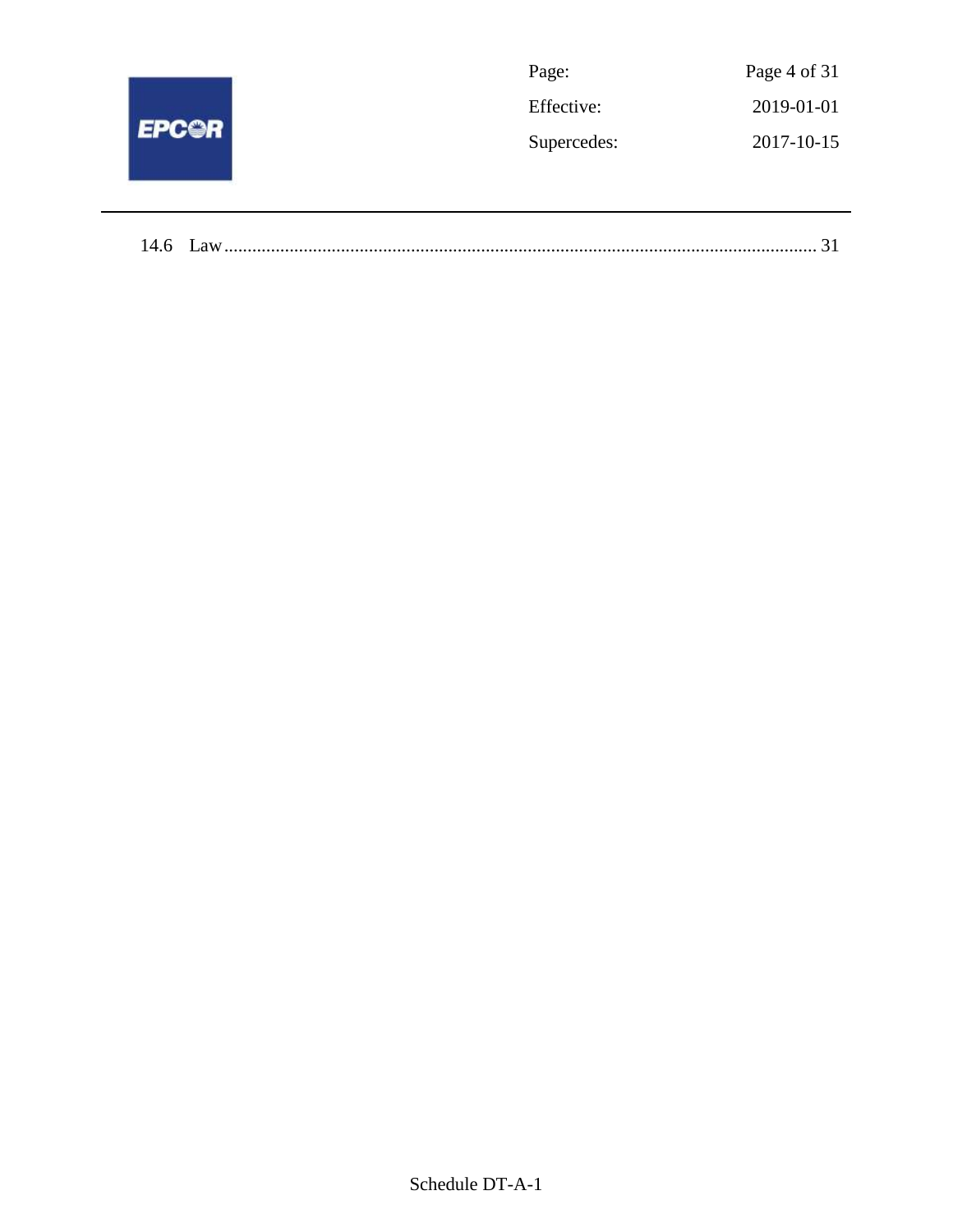|              | Page:       | Page 5 of 31 |
|--------------|-------------|--------------|
|              | Effective:  | 2019-01-01   |
| <b>EPC@R</b> | Supercedes: | 2017-10-15   |
|              |             |              |

## **ARTICLE 1 –INTRODUCTION TO TERMS AND CONDITIONS**

These Terms and Conditions, as approved by the Alberta Utilities Commission (the "Commission"), form part of the Distribution Tariff of EPCOR Distribution & Transmission Inc. ("EDTI") and are established pursuant to section 102 of the *Electric Utilities Act 2003*, c. E-5.1. The Distribution Tariff is available for public inspection during normal business hours at the business offices of EDTI and can be accessed on EDTI's web site at:

<https://www.epcor.com/products-services/power/Pages/terms-and-conditions.aspx>

These Terms and Conditions apply to EDTI and its relationship with Retailers. All Retailers by virtue of their relationship with EDTI are deemed to have accepted these Terms and Conditions.

The service provided by EDTI hereunder is regulated by the Commission and parties having any inquiries or complaints regarding these Terms and Conditions may direct such inquiries or complaints directly to EDTI or to the Commission.

No agreement can provide for the waiver or alteration of any part of these Terms and Conditions unless such agreement is first filed with and approved by the Commission. Whenever the Commission approves an amendment to these Terms and Conditions, such amendment, including its effective date, will be posted on EDTI's website at:

<https://www.epcor.com/products-services/power/Pages/terms-and-conditions.aspx>

# **ARTICLE 2 – DEFINITIONS AND INTERPRETATION**

#### **2.1 Definitions**

The following words and phrases, whenever used in these Terms and Conditions or in an application, contract or agreement for service under these Terms and Conditions, shall have the meanings set forth below:

"**Act**" means the *Electric Utilities Act*, S.A. 2003, c. E-5.1, as re-enacted, amended or replaced from time to time;

"**Business Day**" means a business day is any day other than Saturday, Sunday or a holiday as defined in the *Interpretation Act*, R.S.A. 2000, c. I-8, as re-enacted, amended or replaced from time to time*;*

"**Commission**" or "**AUC**" means the Alberta Utilities Commission, formerly the Alberta Energy and Utilities Board, established under the *Alberta Utilities Commission Act*, R.S.A., 2007, c. A-37.2, as re-enacted, amended or replaced from time to time;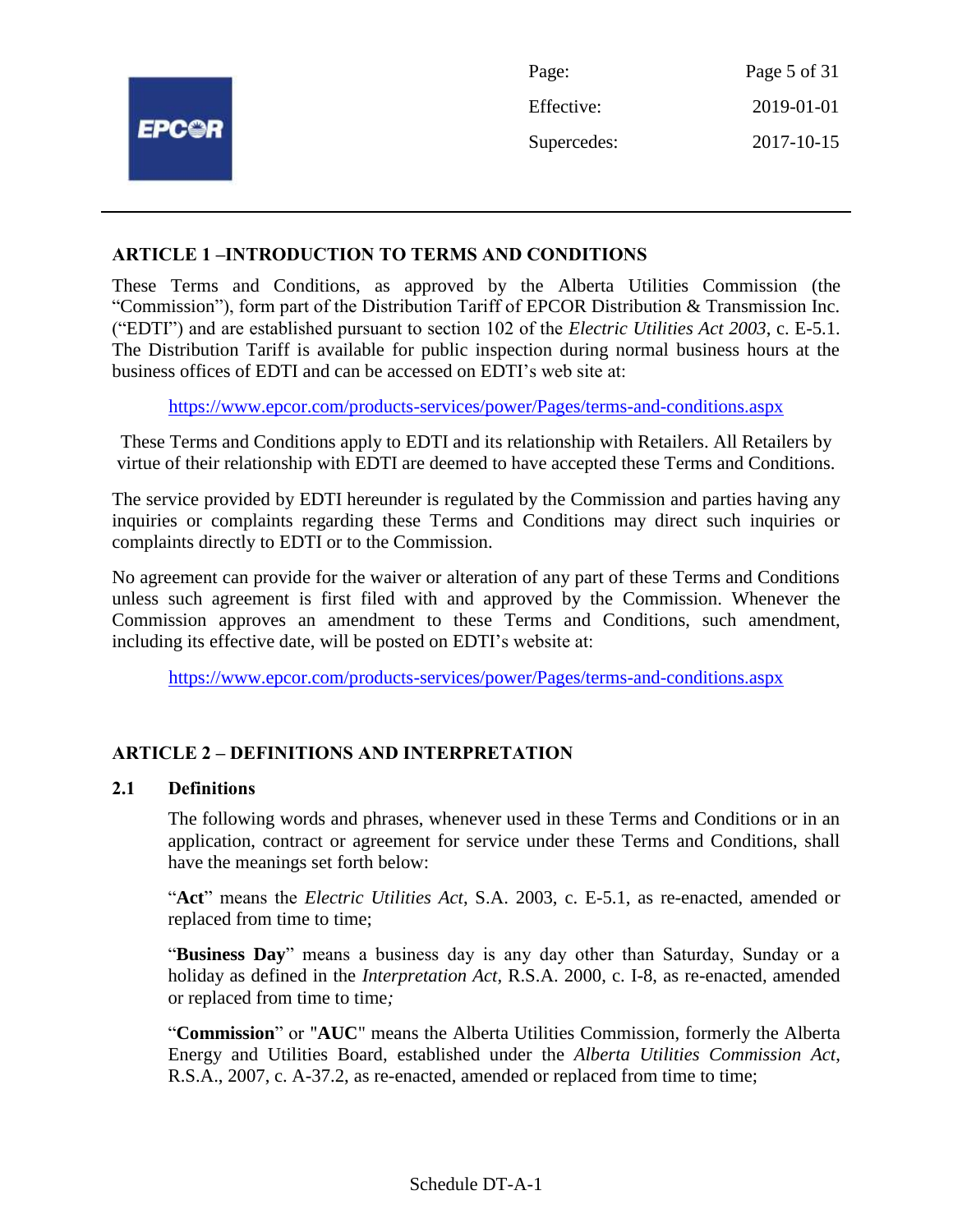

| Page:       | Page 6 of 31 |
|-------------|--------------|
| Effective:  | 2019-01-01   |
| Supercedes: | 2017-10-15   |

"**Credit Rating**" has the meaning given to it in the Distribution Tariff Regulation;

"**Customer***"* means a person purchasing electricity for that person's own use from a Retailer;

"**Customer Information**" means Customer name, Customer telephone number, Customer mailing address, site contact name and site contact phone number and other Customer information that may be requested by EDTI;

"**Customer Usage Information**" means information regarding the historical electricity consumption of a Customer;

"**De-energization**" has the meaning attributed to it in the Settlement System Code and "**De-energized**" and "**De-energize**" have correlative meanings;

"**Default Supplier**" means a Retailer appointed by EDTI pursuant to section 3 of the RRR Regulation;

"**Distribution Access Service**" has the meaning given to it in the Act;

"**Distribution Services Agreement**" means an agreement between EDTI and a Retailer for the provision of the applicable Distribution Access Service;

"**Distribution Tariff**" means a distribution tariff prepared by EDTI and approved by the Commission in accordance with section 102 of the Act, which consists of the Rate Schedules, these Terms and Conditions, the Terms and Conditions for Distribution Connection Services and the Distribution Tariff Policies;

"**Distribution Tariff Policies**" means the part of EDTI's Distribution Tariff that sets out the policies applied by EDTI in implementing the Rate Schedules, these Terms and Conditions and the Terms and Conditions for Distribution Connection Services;

"**Distribution Tariff Regulation**" means the *Distribution Tariff Regulation*, A.R. 162/2003, as amended from time to time;

"**Distribution Tariff Services**" means all services provided by EDTI under the Distribution Tariff;

"**EDTI**" or "**EPCOR Distribution & Transmission**" means EPCOR Distribution & Transmission Inc., and for certainty includes its predecessor in interest by amalgamation EPCOR Distribution Inc.;

"**Electricity Services**" means the services associated with the provision of electricity to a person, including the exchange of electric energy, making financial arrangements to manage financial risk associated with the pool price, Distribution Access Service, system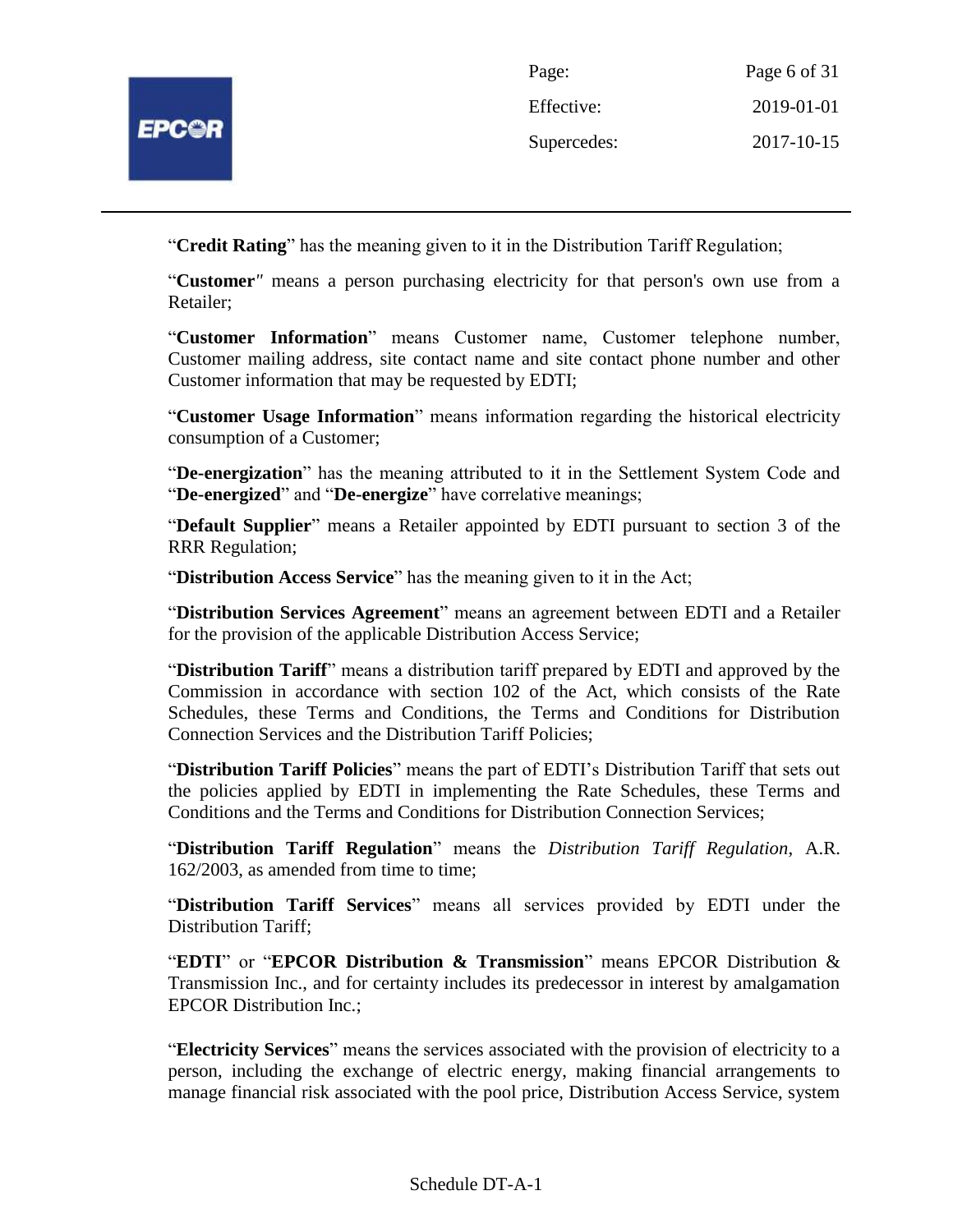

| Page:       | Page 7 of 31 |
|-------------|--------------|
| Effective:  | 2019-01-01   |
| Supercedes: | 2017-10-15   |

access service, ancillary services, billing, metering, performing load settlement and any other services specified in regulations made under the Act;

"**Energy**" means electric energy (normally expressed in kiloWatt hours (kWh) or kilowatts (kW));

"**Energization**" has the meaning attributed to it in the Settlement System Code

*"***Facilities**" means physical plant (including, without limitation, distribution lines, transformers, meters, equipment, machinery and other electrical apparatus) on EDTI's side of the Point of Service interconnection excluding transmission facilities;

"**Fee Schedule**" means the fees and charges set forth in Table 2 of DT – Schedule 1 Miscellaneous Services Schedule to EDTI's Distribution Tariff;

"**Force Majeure**" means circumstances not reasonably within the control of EDTI, including acts of God, strikes, lockouts or other industrial disturbances, acts of the public enemy, wars, blockades, insurrections, riots, epidemics, landslides, lightning, earthquakes, fires, storms, floods, high water, washouts, inclement weather, orders or acts of civil or military authorities, civil disturbances, explosions, breakdown or accident to equipment, mechanical breakdowns, the intervention of federal, provincial, state or local government or from any of their agencies or boards, the order or direction of any court, and any other cause, whether of the kind herein enumerated or otherwise, provided that the lack of funds shall not constitute a circumstance not reasonably within the control of EDTI;

"**Independent System Operator**" or "**ISO**" means the corporation established by section 7 of the Act;

"**Interconnected Electric System**" means all transmission facilities and electric distribution systems in Alberta that are interconnected;

**"Load"** means energy consumed by Customers together with allocated losses and unaccounted for energy;

"**Load Settlement**" means "load settlement" as defined in the Act.

"**Minimum Charge**" has the meaning given to it in EDTI's Terms and Conditions for Distribution Connection Services;

"**Miscellaneous Services**" means the various services available from EDTI under the Distribution Tariff other than Distribution Access Service;

"**Point of Service**" means the point at which EDTI's service conductors are connected to the conductors or apparatus of a Customer;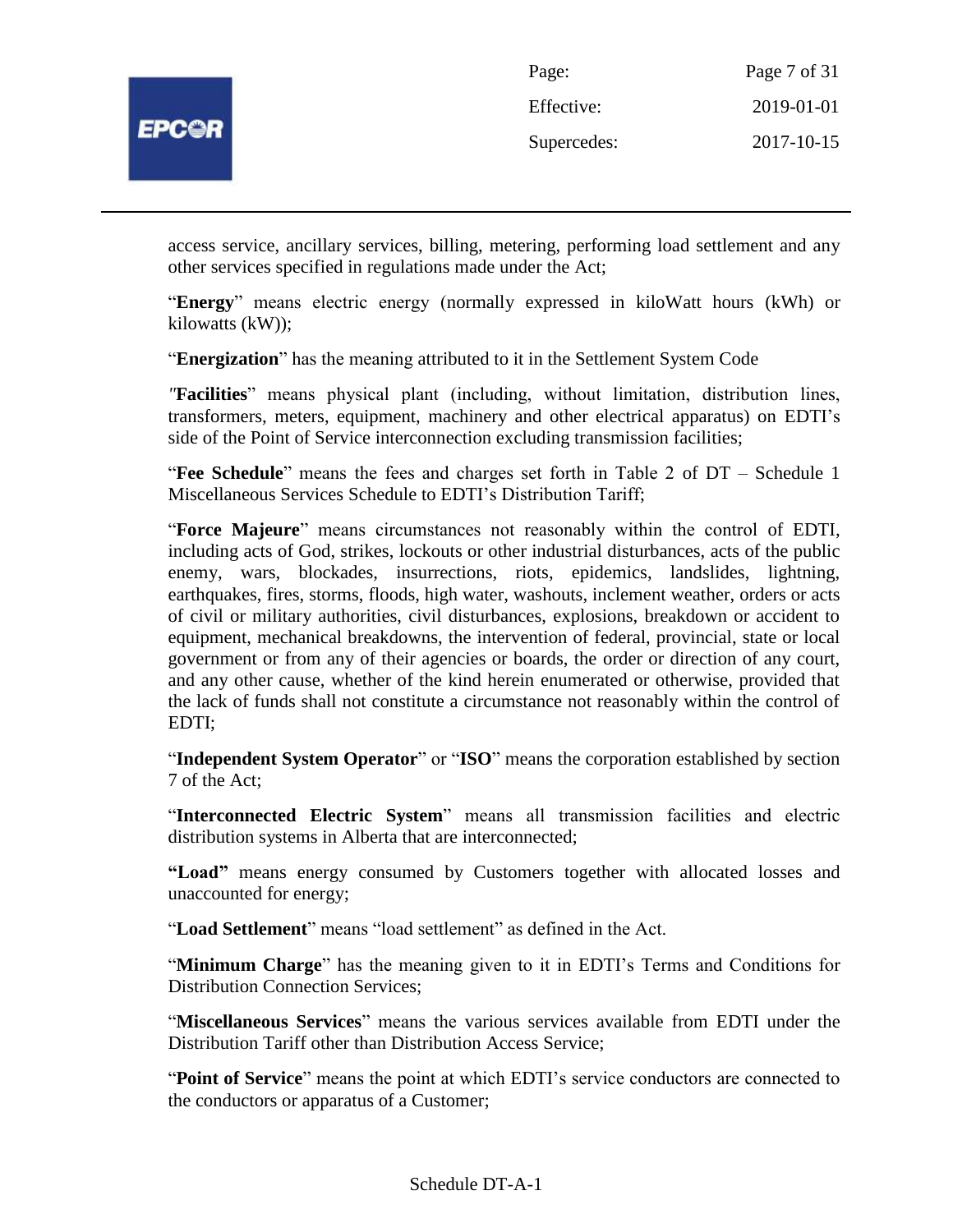

| Page:       | Page 8 of 31 |
|-------------|--------------|
| Effective:  | 2019-01-01   |
| Supercedes: | 2017-10-15   |

"**Power Pool**" means the scheme operated by the Independent System Operator for the exchange of Energy and financial settlement for the exchange of Energy;

"**Rate Schedules**" means the schedules of EDTI's Distribution Tariff that set out charges;

"**RRR Regulation**" means the *Roles, Relationships and Responsibilities Regulation*, A.R. 169/2003, as amended from time to time;

"**Regulations**" means regulations made under the Act;

"**RRO Regulation**" means the *Regulated Rate Option Regulation*, A.R. 262/2005, as amended from time to time.

"**Regulated Rate Tariff**" means a regulated rate tariff for the provision of Electricity Services to eligible customers prepared by EDTI, or a person with whom EDTI makes arrangements to do so, pursuant to section 102 of the Act;

"**Retailer**" means a person who sells or provides Electricity Services directly to Customers and carries out the functions and duties of a "retailer" under the Act, and includes a Default Supplier, the person with whom EDTI has made arrangements to provide the Regulated Rate Tariff to eligible customers, and Self-Retailers;

"**Retailer Handbook**" means the guide, as amended from time to time, prepared by EDTI which sets out procedures in relation to the provision of Distribution Access Service under these Terms and Conditions.

"**Retailer Identification**" means the 9 digit number that uniquely represents each Retailer operating within Alberta. The Canada Customs and Revenue Agency business number will be used as the Retailer ID;

"**Retailer of Record**" means the Retailer who is listed in EDTI's records through the procedures outlined in these Terms and Conditions, and thereby recognized by EDTI and the Settlement System Code, as a particular Customer's Retailer for a Point of Service at a particular time;

"**Self-Retailer**" means a person carrying out Retailer functions to obtain electricity services solely for its own use;

"**Service Connection**" means the Facilities required to physically connect the Customer's facilities to EDTI's electric distribution system to permit the Customer to obtain Distribution Access Service;

"**Settlement System Code**" means the rules respecting Load Settlement approved by the AUC and set out in Rule 021;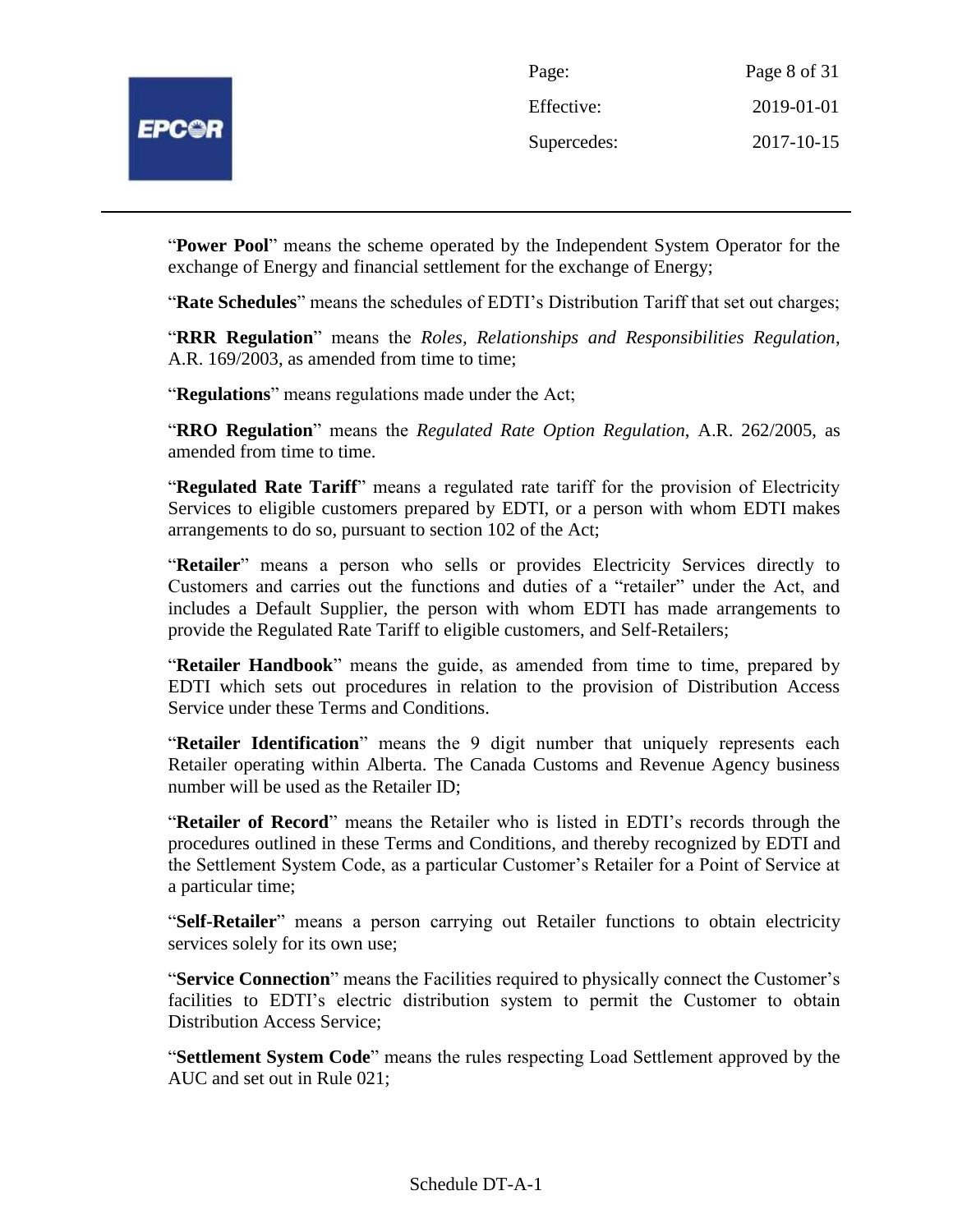

| Page:       | Page 9 of 31 |
|-------------|--------------|
| Effective:  | 2019-01-01   |
| Supercedes: | 2017-10-15   |

"**Site**" means a unique end-use Point of Service, being the finest level at which Load Settlement recognizes Retailer assignments, and receives consumption data.

## **2.2 Conflicts**

If there is any conflict between a provision expressly set out in an order of the Commission and these Terms and Conditions, the order of the Commission shall govern.

If there is any conflict between a provision in these Terms and Conditions, as may be amended from time to time, and a provision in a Distribution Services Agreement or any other existing or future agreement between EDTI and a Retailer relating to Distribution Tariff Services, the provision in these Terms and Conditions shall govern.

## **2.3 Extended Meanings**

In these Terms and Conditions, words importing the singular number only shall include the plural and vice versa, words importing the masculine gender shall include the feminine and neutral genders and vice versa. Word importing a person shall include person, firm, partnership, corporation, organization or association (including, without limitation, individual members of any unincorporated entity).

#### **2.4 Headings**

The division of these Terms and Conditions into sections, subsections and other subdivisions and the insertion of headings are for convenience of reference only and shall not affect the construction or interpretation of these Terms and Conditions.

# **ARTICLE 3 – GENERAL PROVISIONS**

#### **3.1 Commission Approval**

These Distribution Access Service Terms and Conditions have been approved by the Commission. EDTI may amend these Terms and conditions by filing a notice of amendment with the Commission. Included in the notice to the Commission shall be notification of which Retailers are affected by the amendment and an explanation of how affected Retailers will be notified of the amendments. Within 60 days after such notice is filed, the Commission will either acknowledge the notice of amendment to the Terms and Conditions or direct a further process to deal with the requested change, as the Commission deems appropriate. If the Commission acknowledges notice of amendment, the amendment will take effect upon the date of such acknowledgement.

#### **3.2 Retailer Handbook**

EDTI has developed the Retailer Handbook to help Retailers understand the normal practices of EDTI. EDTI will amend the Retailer Handbook, from time to time, to reflect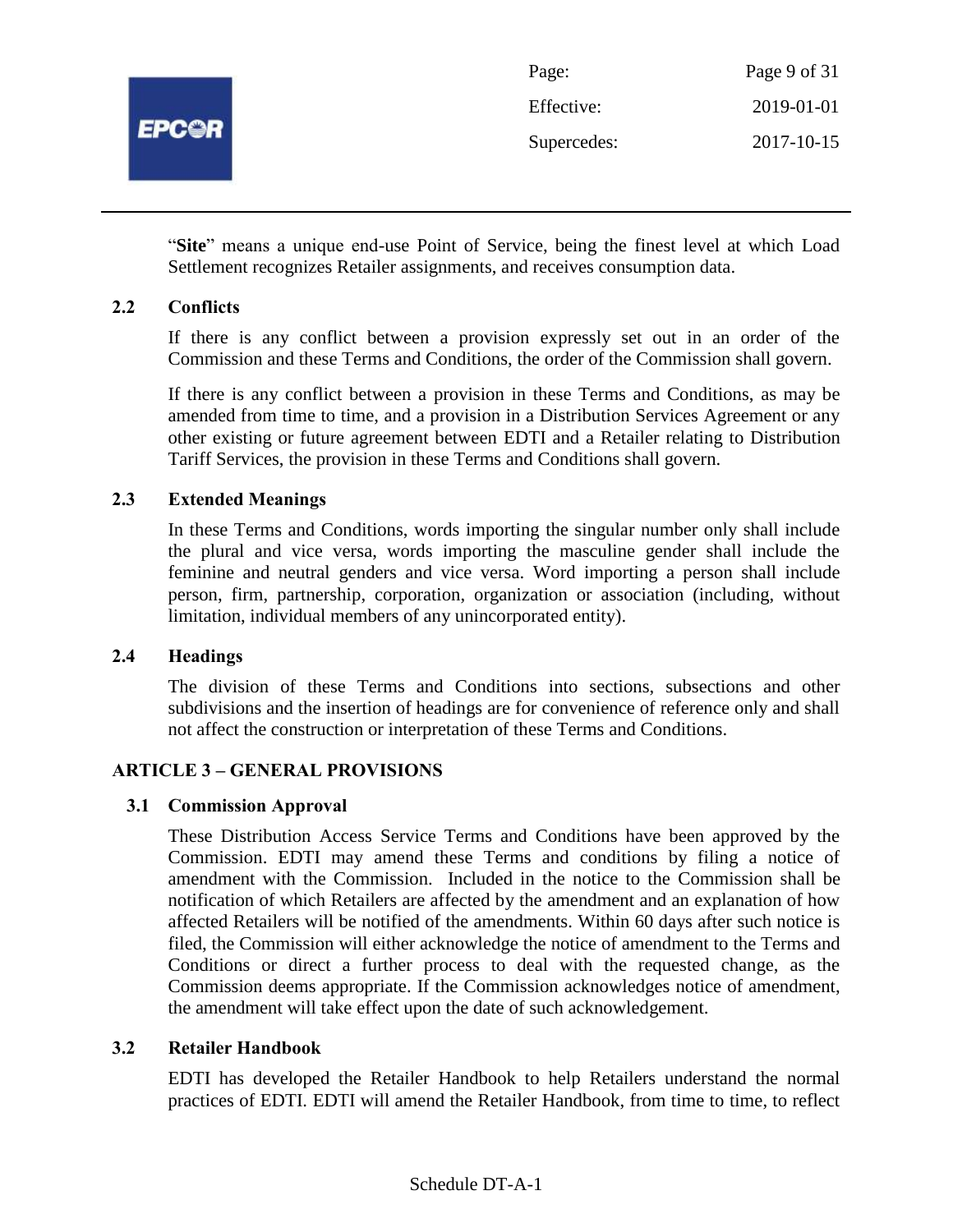

changes to the electric utility industry, changes in EDTI's requirements or the changing needs of Retailers or Customers. A copy of the Retailer Handbook, and any amendments to the Retailer Handbook, will be filed with the Commission for information purposes. While EDTI will endeavour to follow practices in the Retailer Handbook, these practices will not appropriately cover every situation that may arise and its may be necessary to deviate from the Retailer Handbook. A copy of the Retailer Handbook can be accessed on EDTI's website at www.epcor.ca.

#### **3.3 Arrangements with Customers**

The Retailer shall be solely responsible for having appropriate contractual or other arrangements with Customers necessary to provide service to Customers. EDTI shall not be responsible for monitoring, reviewing or enforcing such contracts or arrangements and shall not be liable for any loss, damages, cost, injury, expense or other liability, whether direct, indirect, consequential or special in nature, howsoever caused, as a result of the Retailer's failure to obtain or maintain proper contractual or other arrangements with Customers or to perform its obligations to its Customers.

#### **3.4 Responsibility for Electric Purchases**

The Retailer will be solely responsible for the purchase of electricity from the Power Pool and for arranging the delivery of such electricity to the appropriate Points of Service for Customers, subject to these Terms and Conditions.

#### **3.5 Retailer Authorization**

A Retailer shall be responsible for obtaining proper authorization from each Customer authorizing the enrollment of the Customer by the Retailer for receipt of Distribution Access Service.

### **3.6 Retailer Identification**

Any information exchange or communications between the Retailer and EDTI under these Terms and Conditions shall employ a Retailer Identification number.

#### **3.7 Single Retailer for Customer**

EDTI shall not be required to recognize and deal with more than one Retailer in respect of a Point of Service at any given time.

## **3.8 Fees and Other Charges**

EDTI will provide all standard services hereunder pursuant to the Distribution Tariff. All additional, supplementary or extra non-discretionary services provided by EDTI to a Retailer or its Customers will be charged a separate rate or fee, such as those included,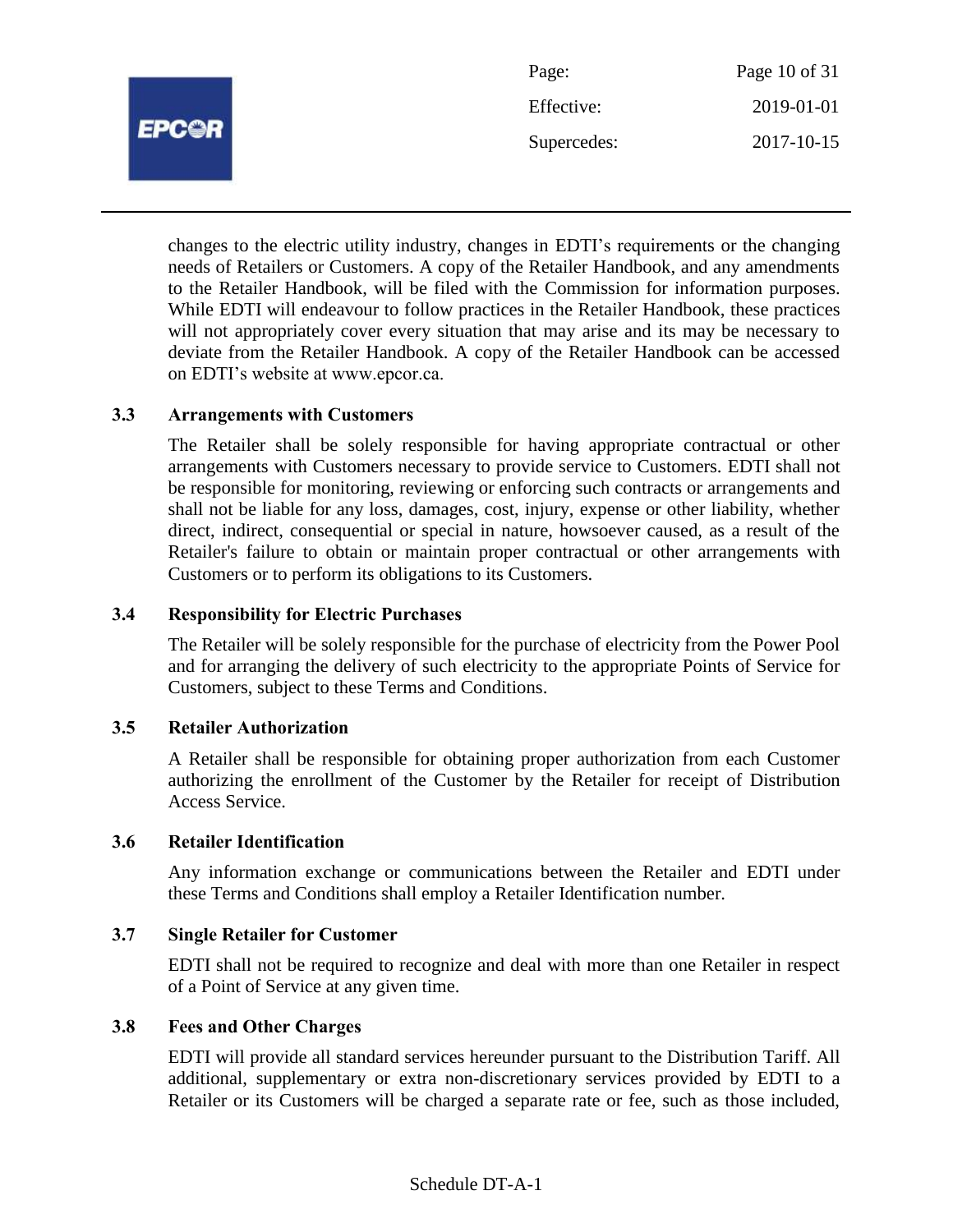

without limitation, in the Fee Schedule. Payment for these services shall be in accordance with the provisions of these Terms and Conditions.

# **ARTICLE 4 – CUSTOMER INQUIRIES AND INFORMATION**

#### **4.1 Customer Inquiries Related to Emergency Situations and Outages**

Retailers shall make every effort to ensure Customers contacting the Retailer regarding distribution emergency conditions, outages, safety or environment situations related to EDTI's electric distribution system are referred directly to EDTI immediately. EDTI reserves the right, without providing notice to the Retailer, to test or audit the response time of the Retailer. EDTI will communicate any unacceptable patterns to the Retailer to be corrected.

#### **4.2 Exchange of Customer Information**

#### **4.2.1 Provision of Customer Information to a Retailer**

EDTI shall provide standard Customer Usage Information to a Retailer that has a Distribution Services Agreement in place with EDTI, upon request, but only after receiving written consent to such disclosure from the Customer, for the 12-month period preceding the date of the request or for such shorter period for which EDTI has collected that information.

Prior to requesting EDTI to release Customer Usage Information, a Retailer shall be responsible for obtaining and providing to EDTI the written authorization from the Customer referred to above, in a form satisfactory to EDTI.

Customer Usage Information will be provided by EDTI at no cost.

#### **4.2.2 Provision of Customer Information to EDTI**

The Retailer must notify EDTI, as promptly as reasonably practical, of any changes to Customer Information in respect of its Customers. Such information shall be provided in a form satisfactory to EDTI.

#### **4.2.3 Provision of Information between EDTI and Retailer**

EDTI and a Retailer shall supply to each other all other data, materials or other information specified to be supplied in the Terms and Conditions, or that may otherwise be reasonably required by the Retailer or EDTI in accordance with the Terms and Conditions. See the Fee Schedule for charges that will apply to certain requests made to EDTI.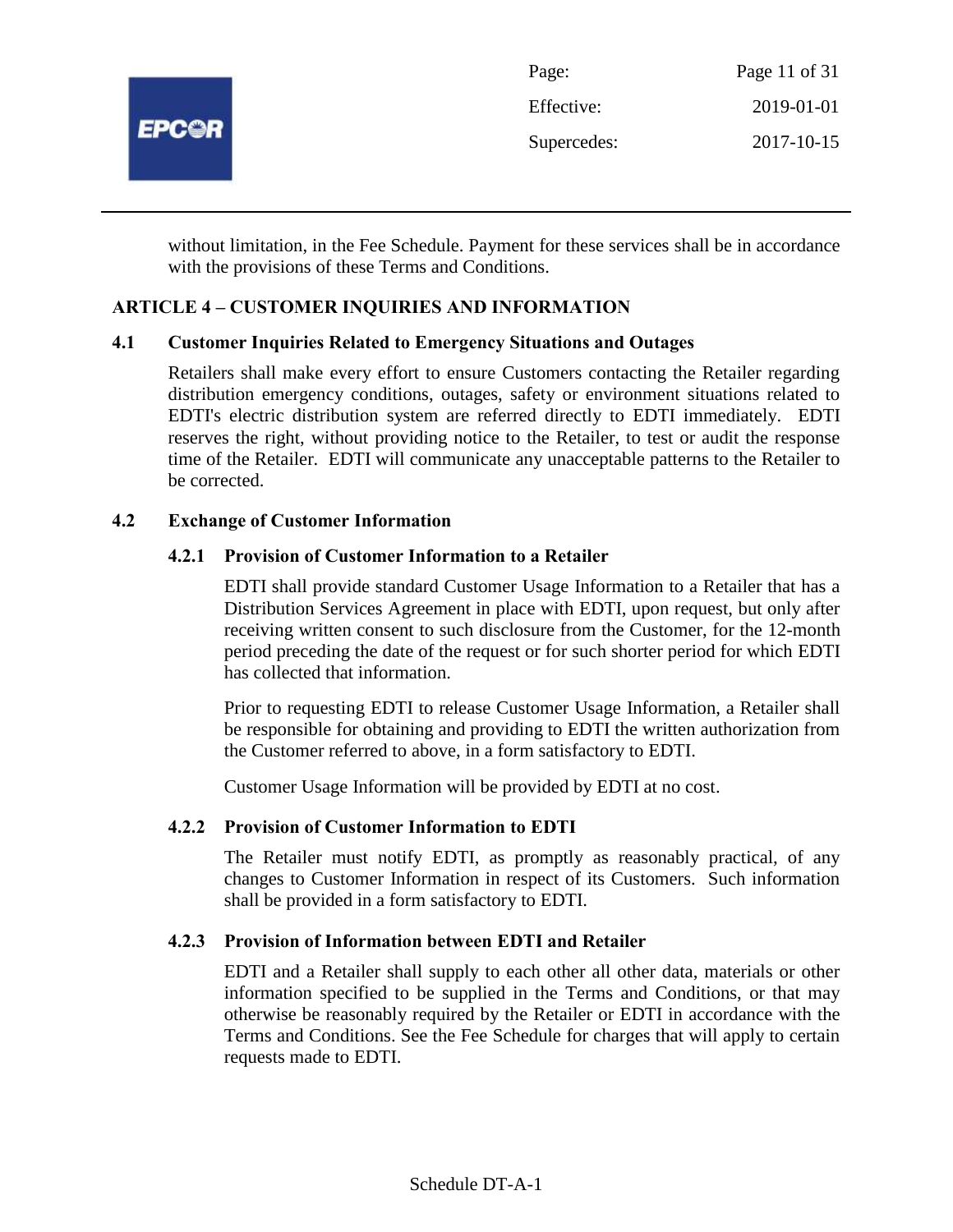

## **ARTICLE 5 – PROVISION OF SERVICE**

#### **5.1 Qualification for Service**

A Retailer must fulfill and maintain the following requirements to the satisfaction of EDTI before EDTI will provide or continue to provide Distribution Access Service to that Retailer:

- (a) submit to EDTI a fully completed and executed Distribution Services Agreement;
- (b) if the Retailer sells Electricity to Customers whose annual consumption is below 250,000 kWh, furnish to EDTI a certified copy of the license issued to the Retailer and warrant in writing to EDTI that it is licensed pursuant to the provisions of the *Fair Trading Act*, R.S.A. 2000, c. F-2, and any regulations or policies made thereunder, as amended from time to time,
- (c) satisfy the credit requirements described in Article 8 hereof;
- (d) warrant in writing to EDTI that it will comply with the Settlement System Code;
- (e) meet the compliance testing protocol of EDTI in respect of information exchange as set forth in the Retailer Handbook, as amended from time to time;
- (f) warrant in writing to EDTI that it has been qualified by the ISO as pool participant under the ISO rules respecting the operation of the Power Pool and the ISO has approved the Retailer for consumption within the EDTI service area; and
- (g) meet any other requirements that EDTI, acting reasonably, may impose in order to provide Distribution Access Service hereunder to the Retailer. If EDTI determines that a Retailer must satisfy additional requirements in order to qualify for Distribution Access Service, EDTI shall apply to the Commission for approval of the proposed additional requirements prior to implementing same unless EDTI is confronted with a situation that may materially alter the risk to EDTI or the additional requirements are required to comply with applicable legislation. In that event, EDTI may implement the additional requirements and then apply to the Commission for approval of same.

Upon satisfaction of the above requirements, EDTI will provide Distribution Access Service to the Retailer, upon and subject to these Terms and Conditions. Subject to complying with all applicable laws, and the directions or requirements of the Commission, EDTI reserves the right, upon giving the Retailer ten (10) Business Days notice and acting reasonably, to discontinue Distribution Access Service to the Retailer if at any time the Retailer fails to meet the above requirements.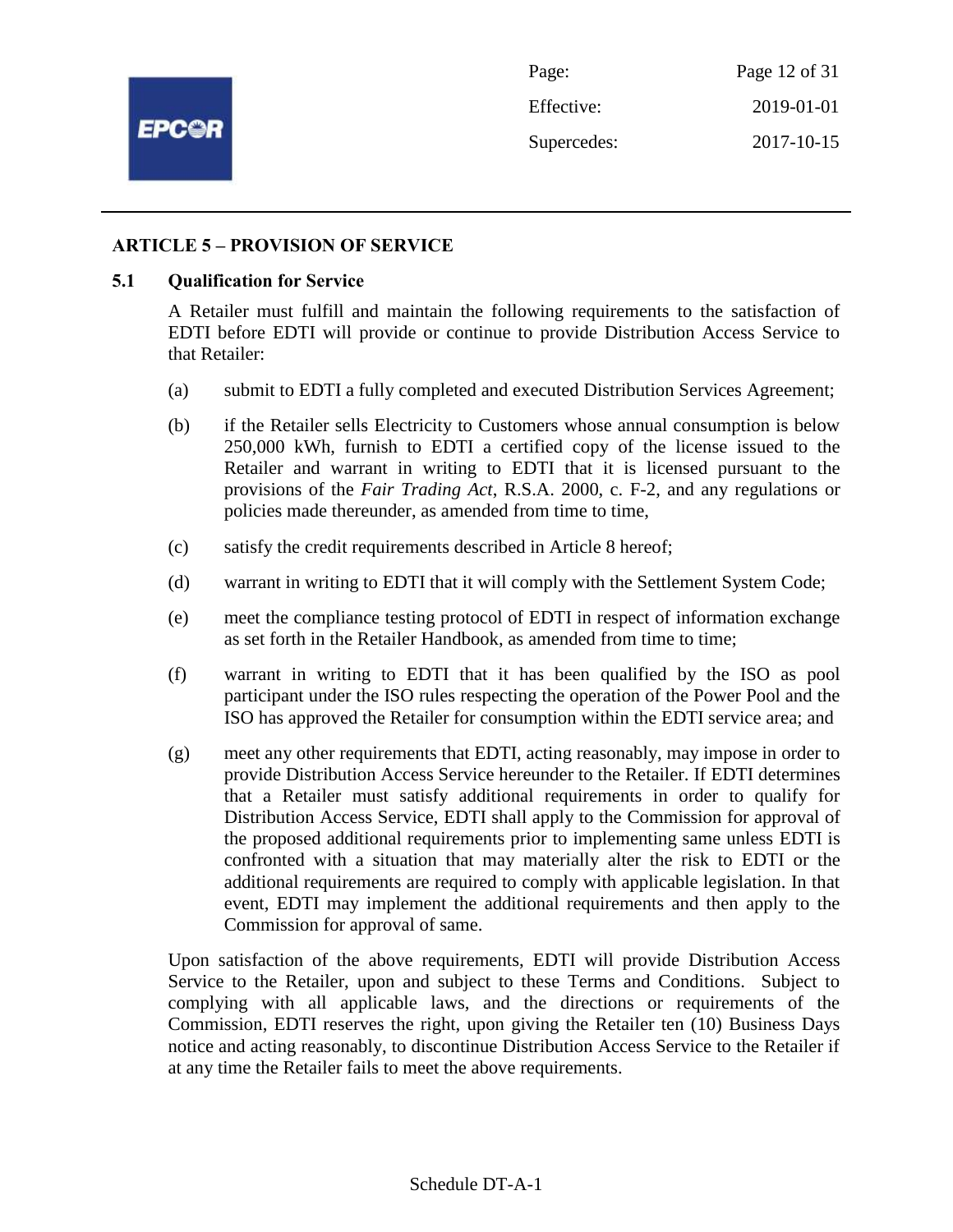|              | Page:       | Page 13 of 31 |
|--------------|-------------|---------------|
|              | Effective:  | 2019-01-01    |
| <b>EPC@R</b> | Supercedes: | 2017-10-15    |
|              |             |               |

## **5.2 Application for Enrollment of Customers of Retailer**

In order to initiate the provision of Distribution Access Service by EDTI, the Retailer shall complete and provide to EDTI an enrollment for Distribution Access Service in accordance with the Retailer Handbook and in compliance with the Settlement System Code.

EDTI will, subject to these Terms and Conditions, accept an application by a Retailer for provision of Distribution Access Service to a Customer hereunder and recognize the Retailer as the Retailer of Record for the particular Customer. EDTI reserves the right, but is not obligated, to verify the identity of the Customer and the accuracy of the Customer Information. EDTI may reject the application if any information required in the application, including the Customer Information and Retailer Identification, provided by the Retailer is false, incomplete or inaccurate in any respect.

Enrollments will be processed by EDTI on a first-come, first-served basis. Each enrollment will be time and date-stamped when received by EDTI. If more than one enrollment is received for a Site while an earlier enrollment is pending; only the first valid enrollment received by EDTI shall be processed that day.

EDTI reserves the right to refuse Distribution Access Service at any Site to any Customer of the Retailer who is indebted to EDTI. The Retailer will not be liable to EDTI for any outstanding indebtedness of the Customer to EDTI, which accrued prior to the enrollment of the Customer with the Retailer. However, the Retailer will be liable for all outstanding indebtedness while the Retailer remains the Retailer of Record for the Customer.

EDTI may assess a charge for processing an enrollment as set forth in the Fee Schedule.

# **5.3 De-enrollment as Retailer**

To de-enroll as Retailer of Record for a particular Customer, a Retailer shall, at least seven (7) Business Days (or such other time as may be required under the System Settlement Code) before the de-enrolment is to take effect, complete and provide to EDTI a notice of de-enrolment pursuant to the Settlement System Code. EDTI may reject the notice of de-enrolment if EDTI determines that any information required in the notice, including Customer Information, provided by the Retailer is false, incomplete or inaccurate in any respect. EDTI reserves the right, but is not obligated, to verify the identity of the Customer and the accuracy of the Customer Information. Upon receipt of a notice of de-enrolment from a Retailer, EDTI will either:

- (a) process the de-enrolment within seven (7) Business Days (or such other time as may be required under the System Settlement Code); or
- (b) notify the Retailer within two (2) Business Days (or such other time as may be required under the System Settlement Code) that the notice of de-enrolment has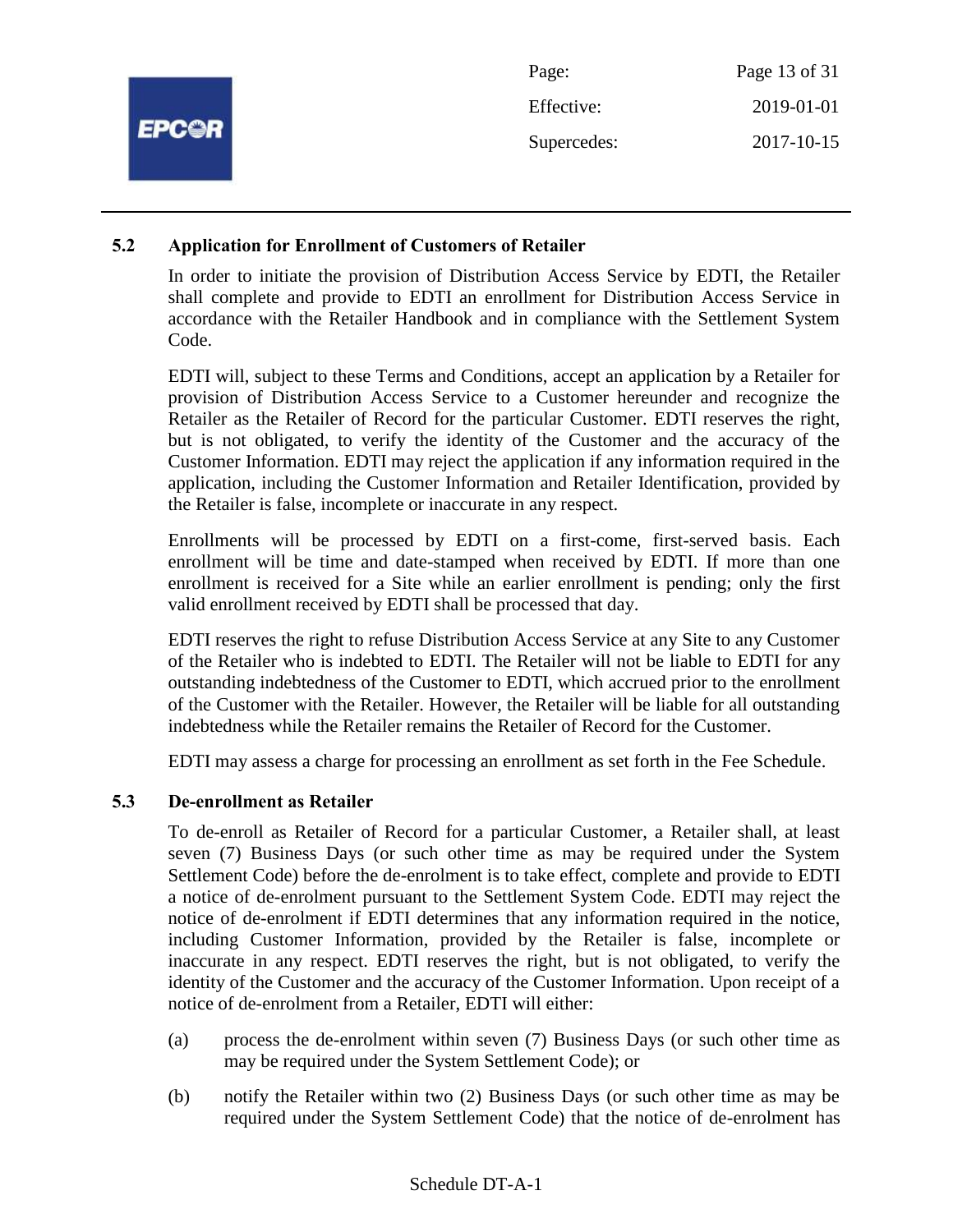

been rejected and the reasons for such rejection. Upon receipt of a rectified notice of de-enrolment, EDTI will, within seven (7) Business Days (or such other time as may be required under the System Settlement Code), process the de-enrolment.

## **ARTICLE 6 – BILLING AND PAYMENT**

#### **6.1 Billing**

EDTI will bill Retailers the amounts payable for Distribution Tariff Services in accordance with these Terms and Conditions and the *Billing Regulation, 2003*, A.R. 159/2003, as amended from time to time.

EDTI will bill the Retailer each billing cycle for Distribution Access Service and Miscellaneous Services provided by EDTI in relation to Customers for which the Retailer is the Retailer of Record for the period prior to the billing period plus any other amounts owing by the Retailer under EDTI's Distribution Tariff including these Terms and Conditions and the Rate Schedule.

EDTI will not assume any billing or collection obligations or responsibilities related to billing Customers or collecting from Customers for, or on behalf of, a Retailer. The Retailer shall process Customer payments and handle collection responsibilities. EDTI may, at its sole discretion and in addition to any other remedies available to it, terminate Distribution Tariff Services to the Retailer, if such Retailer does not pay all outstanding bills in accordance with these Terms and Conditions.

EDTI reserves the right to bill the Customer directly for any amounts required to be provided by the Customer under the Terms and Conditions for Distribution Connection Services.

#### **6.2 Determination of Applicable Rates**

EDTI bills the Retailer of Record based on the charges set out in its Rate Schedules in the Distribution Tariff. EDTI's Rate Schedules indicate to what type of service each Rate Schedule applies. Each Point of Service is billed as a separate service. EDTI's applicable Distribution Tariff Policies will apply to the determination of the charges.

The rate selection criteria are specified on each Rate Schedule. If the operational characteristics of the Point of Service change and subsequently a different rate is applicable, the Customer may be required to pay an additional Customer Contribution under the Terms and Conditions for Distribution Connection Services. A change of service under this section will not be made more than once in any twelve (12) month period.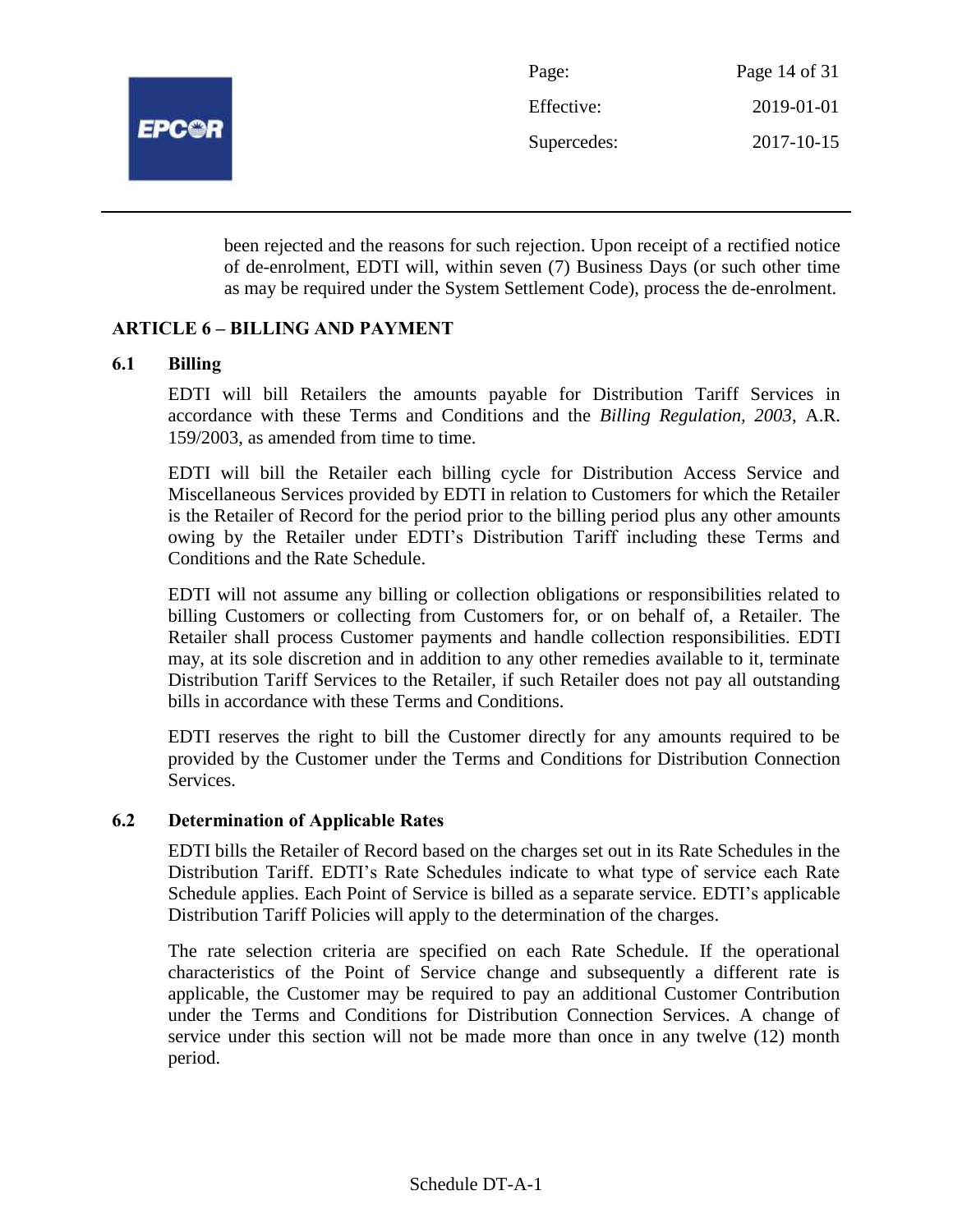

# **6. 3 Minimum Charges**

A Minimum Charge will be calculated in accordance with the Rate Schedules.

## **6. 4 Billing Period and Information for Distribution Access Service**

The billing period for the Retailer in respect of Distribution Access Service is generally the calendar week directly proceeding the week in which the associated bill is issued to the Retailer. The amount charged to the Retailer for the billing period reflects the aggregate of charges for Distribution Access Service provided to Customers of the Retailer, with consumption periods that end within the billing period.

A bill to the Retailer for Distribution Access Service will set out the following information with respect to the billing period for which the bill is rendered:

- (a) the total amount due from the Retailer for Distribution Access Service provided by EDTI to Customers of the Retailer;
- (b) details of the amount due from the Retailer for Distribution Access Service provided by EDTI as applicable to each of the Retailer's Customers; and
- (c) any other information required to be provided by EDTI to the Retailer on a bill pursuant to the Act and Regulations.

#### **6. 5 Billing Period and Information for Miscellaneous Services**

The billing period for the Retailer in respect of Miscellaneous Services is generally the calendar month directly preceding the month in which the associated bill is issued to the Retailer. The amount charged to the Retailer for the billing period reflects the aggregate of charges for Miscellaneous Services provided to the Retailer within the billing period.

A bill to the Retailer for Miscellaneous Services will set out the following information with respect to the billing period for which the bill is rendered:

- (a) the total amount due from the Retailer for Miscellaneous Services provided by EDTI to the Retailer;
- (b) any other information required to be provided by EDTI to the Retailer on a bill pursuant to the Act and Regulations.

#### **6.6 Payment and Collection**

The Retailer shall pay to EDTI, on or before the (fifth)  $5<sup>th</sup>$  Business Day following the Business Day on which the Retailer was invoiced for Distribution Access Service and on or before the (twentieth)  $20<sup>th</sup>$  Business Day following the Business Day on which the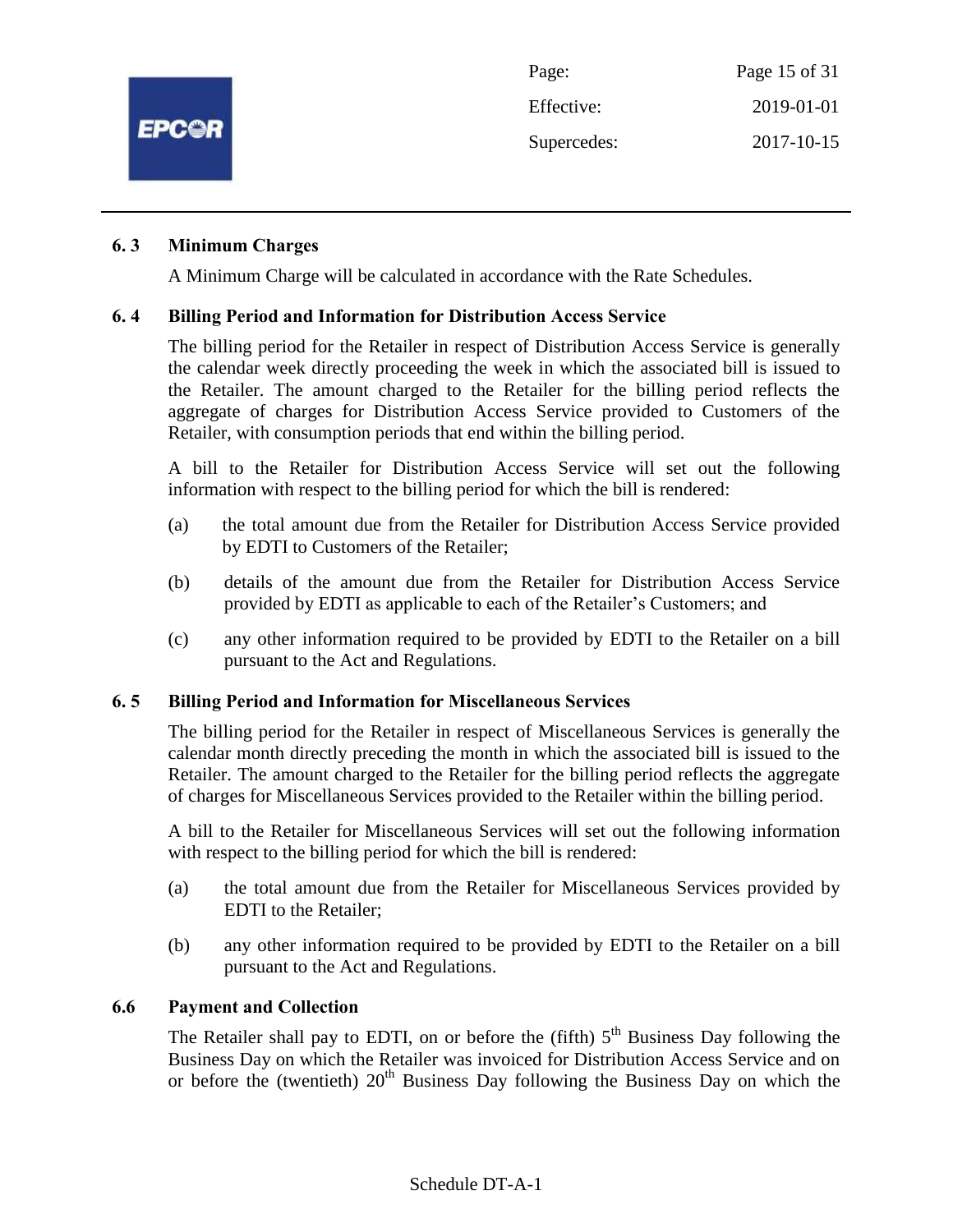

Retailer was invoiced for Miscellaneous Services, the amount invoiced by EDTI for the preceding period.

EDTI will establish an electronic billing and payment procedure for the payment of services hereunder. Notwithstanding such procedure, EDTI will accept payment by cash or cheque if agreed to by EDTI. A bill will be deemed to have been paid when a valid payment has been received by EDTI for the full amount of the bill by way of cheque or electronic fund transfer.

Should the Retailer dispute any amount owing, the Retailer shall nonetheless pay such disputed amount and subject the dispute for resolution in accordance with these Terms and Conditions. Following resolution of any such dispute, EDTI will return any amount found owing to the Retailer forthwith. Subject to the RRO Regulation, the right or ability of either EDTI or a Retailer to dispute a bill provided hereunder shall only apply to bills rendered during a period of twelve (12) months prior to the date that the disputing party first gives notice of such dispute to the non-disputing party.

The Retailer shall pay all amounts owed to EDTI for any of the Distribution Access Service provided by EDTI whether or not the Customer has paid the Retailer.

Failure to receive a bill in a timely way does not release a Retailer from the obligation to pay the amount owing on the bill.

# **6.7 Late or Unpaid Bills**

If a Retailer defaults or is late in paying charges, EDTI shall assess a late payment fee of 1% of the amount of a weekly bill and 2% per month (26.82% per annum) of the amount on monthly bills.

#### **6.8 Adjustment of Bills in Event of Billing Error**

Where EDTI overcharges or undercharges on a bill as a result of a billing error including, but not limited to, incorrect meter reads or any calculation, rate application or clerical errors, EDTI shall render an adjusted bill for the amount of the undercharge, without interest, and shall issue a refund or credit to the Retailer for the amount of the overcharge, without interest, in accordance with the following procedures:

(a) If a Retailer is found to have been overcharged due to billing error, EDTI will calculate the amount of the overcharge (for refund to the Retailer on the Retailer's next bill following the discovery of the billing error) for those billing periods during which a billing error occurred up to a maximum of eight (8) years immediately preceding the month in which the billing error was discovered. However, if the period of billing error cannot be determined with reasonable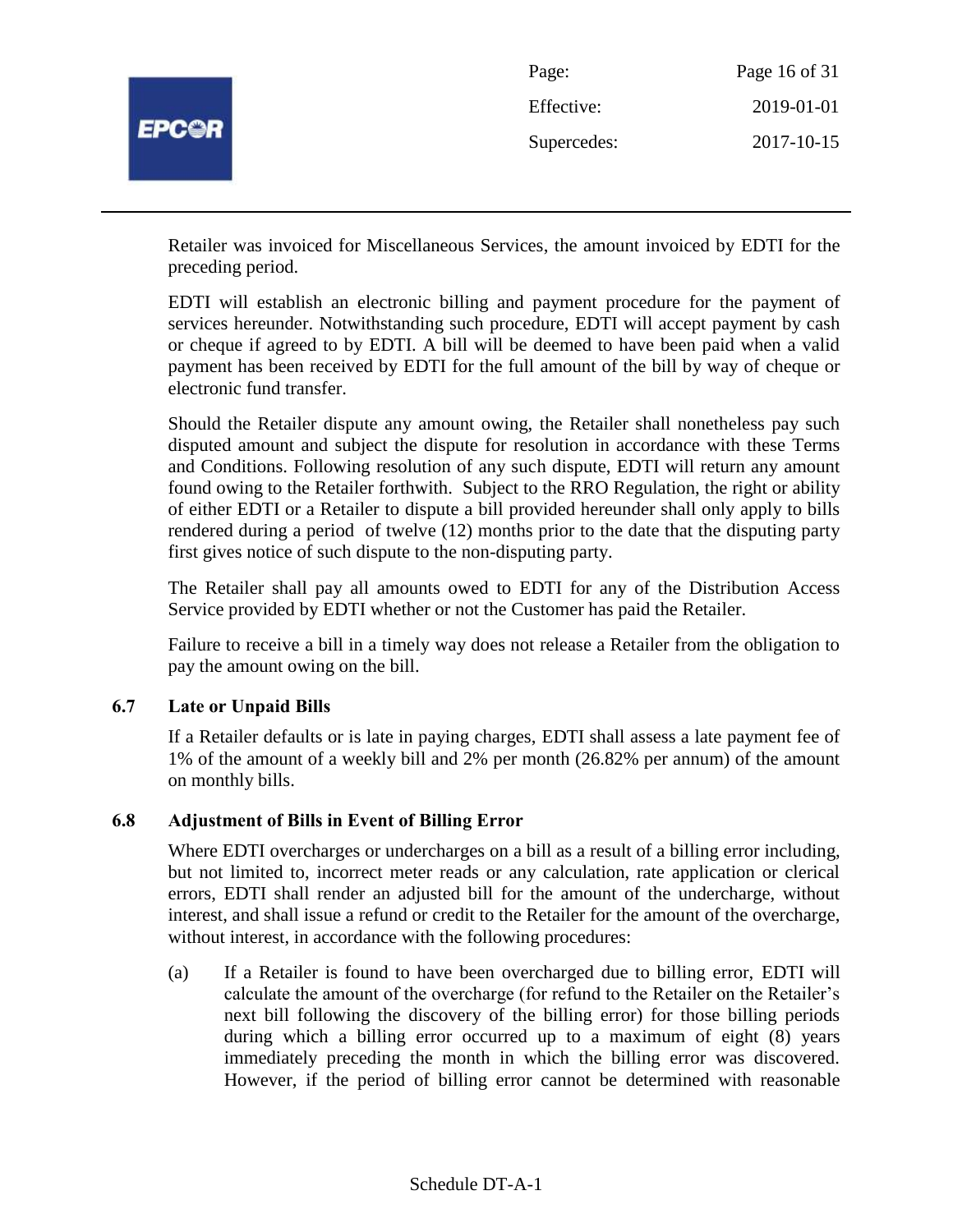

| Page:       | Page 17 of 31 |
|-------------|---------------|
| Effective:  | 2019-01-01    |
| Supercedes: | 2017-10-15    |

accuracy, the overcharge will be calculated for the three (3) month period immediately proceeding the month in which the billing error was discovered.

(b) If a Retailer is found to have been undercharged due to billing error, subject to the RRO Regulation, EDTI will bill the Retailer for those billing periods during which a billing error occurred up to a maximum of eleven (11) months immediately preceding the month in which the billing error was discovered. However, if the period of billing error cannot be determined with reasonable accuracy, the undercharge will be calculated for the three (3) months period immediately proceeding the month in which the billing error was discovered.

Notwithstanding (a) and (b) above, where the rate that applies to a site is Direct Connect or DC under EDTI's Rate Schedules, any credit or debit resulting from an overcharge or undercharge on a bill in respect of the site as a result of a billing error will be addressed in accordance with the applicable provisions of the Independent System Operator's approved Terms and Conditions of Service and the ISO Rules & Standards.

Whenever EDTI adjusts any bills to the Retailer in the event of billing error, and issues an adjusted bill to the Retailer in respect thereof, the Retailer shall be responsible for adjusting bills and issuing refunds or credits as appropriate to the affected Customers.

EDTI may assess a charge to the Retailer for reviewing billing as set forth in the Fee Schedule, where EDTI has not been responsible for any billing error.

# **6.9 Unauthorized Use**

Where EDTI determines that there has been unauthorized use of electric service at a Site including, but not limited to, meter tampering, unauthorized connection or reconnection, theft or fraud whereby EDTI is denied full compensation for Distribution Access Service provided, EDTI may make changes in its meters, appliances or facilities or take other appropriate corrective action, including where necessary the disconnection of the Service Connection for the Site and will bill the Retailer of Record for the Site for EDTI's estimate of such unauthorized use. Nothing in this Section shall limit any other rights or remedies that EDTI may have in connection with such unauthorized use.

# **6.10 Collection of Taxes**

EDTI shall collect from the Retailer all franchise fees and sales, excise or other taxes imposed by governmental authorities that are applicable to Distribution Tariff Services, including Distribution Access Service and Miscellaneous Services, provided by EDTI to Customers of the Retailer.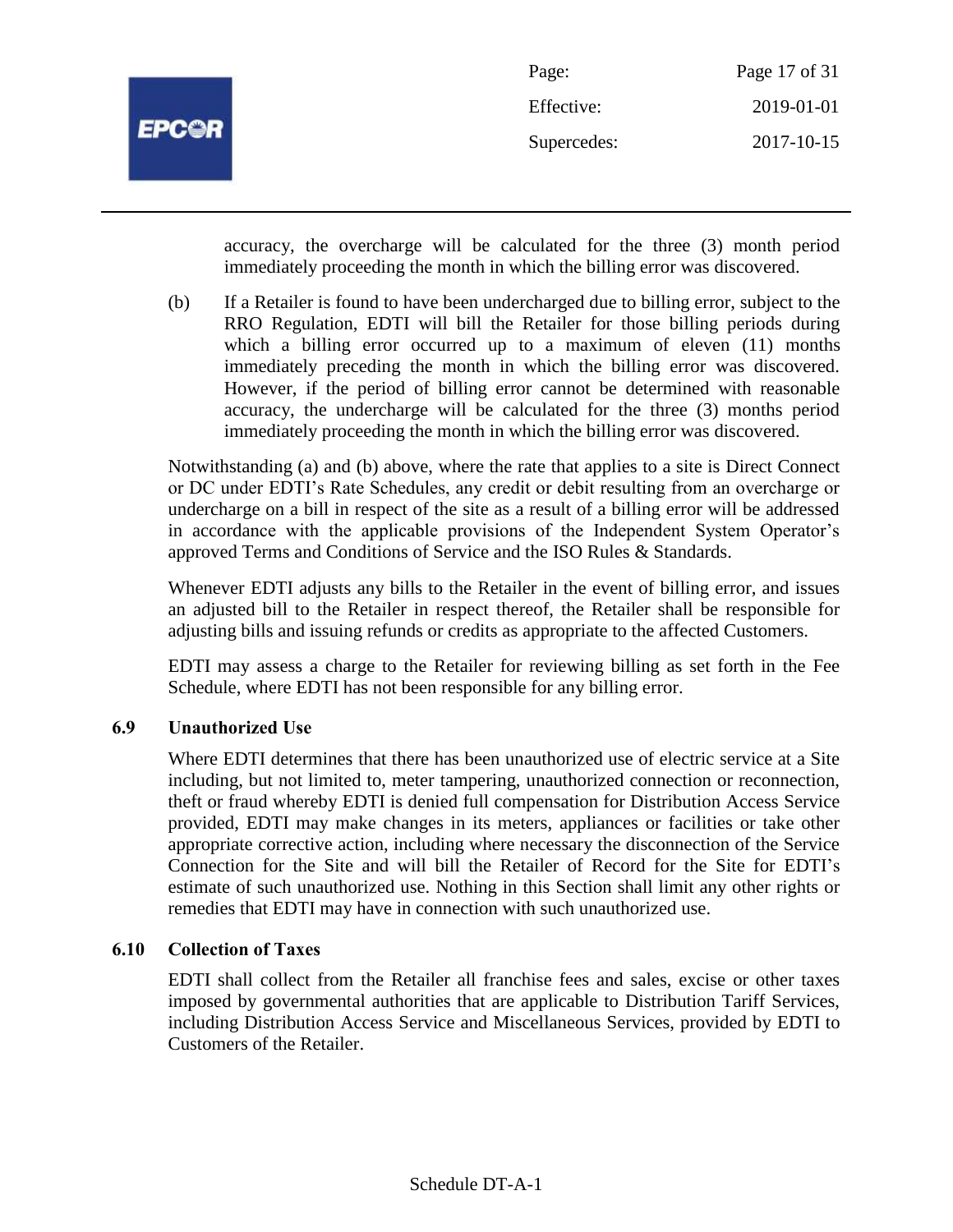

## **ARTICLE 7 – DISCONTINUANCE OF DISTRIBUTION ACCESS SERVICE**

#### **7.1 Discontinuance at Request of Customer**

Customers arrange termination of Distribution Access Service through their Retailer of Record. If Distribution Access Service is no longer required, the Retailer of Record must notify EDTI at least five (5) Business Days before the service is to be discontinued.

#### **7.2 Discontinuance by De-energization**

A Retailer may request that EDTI De-energize a Site. To discontinue Distribution Access Service through De-energization, a Retailer shall, at least five (5) Business Days (or such other time as may be required under the System Settlement Code) before the site is to be De-energized, complete and provide to EDTI a notice of De-energization pursuant to the requirements of the Retailer Handbook and the Settlement System Code. Such notice of De-energization shall clearly specify the Retailer's reasons for seeking to De-energize a site.

EDTI reserves the right, but is not obligated, to verify the identity of the Customer of the Retailer pursuant to which De-energization has been requested, and the accuracy of the Customer Information that has been provided by the Retailer.

Upon receipt of such notice EDTI will either:

- (a) process the De-energization within five (5) Business Days (or such other time as may be required under the System Settlement Code); or
- (b) notify the Retailer within two (2) Business Days (or such other time as may be required under the System Settlement Code) that the notice of De-energization has been rejected and the reasons for such rejection. Upon receipt of the rectified notice of De-energization, EDTI will, within five (5) Business Days (or such other time as may be required under the System Settlement Code), process the Deenergization.

Notwithstanding the foregoing:

- (c) EDTI may reject the notice of De-energization if EDTI, acting reasonably, determines that any information required in the application, including the Customer Information provided by the Retailer, is false, incomplete or inaccurate in any respect;
- (d) EDTI will not process a De-energization if:
	- (i) EDTI believes De-energization could cause any actual or threatened danger to life or property or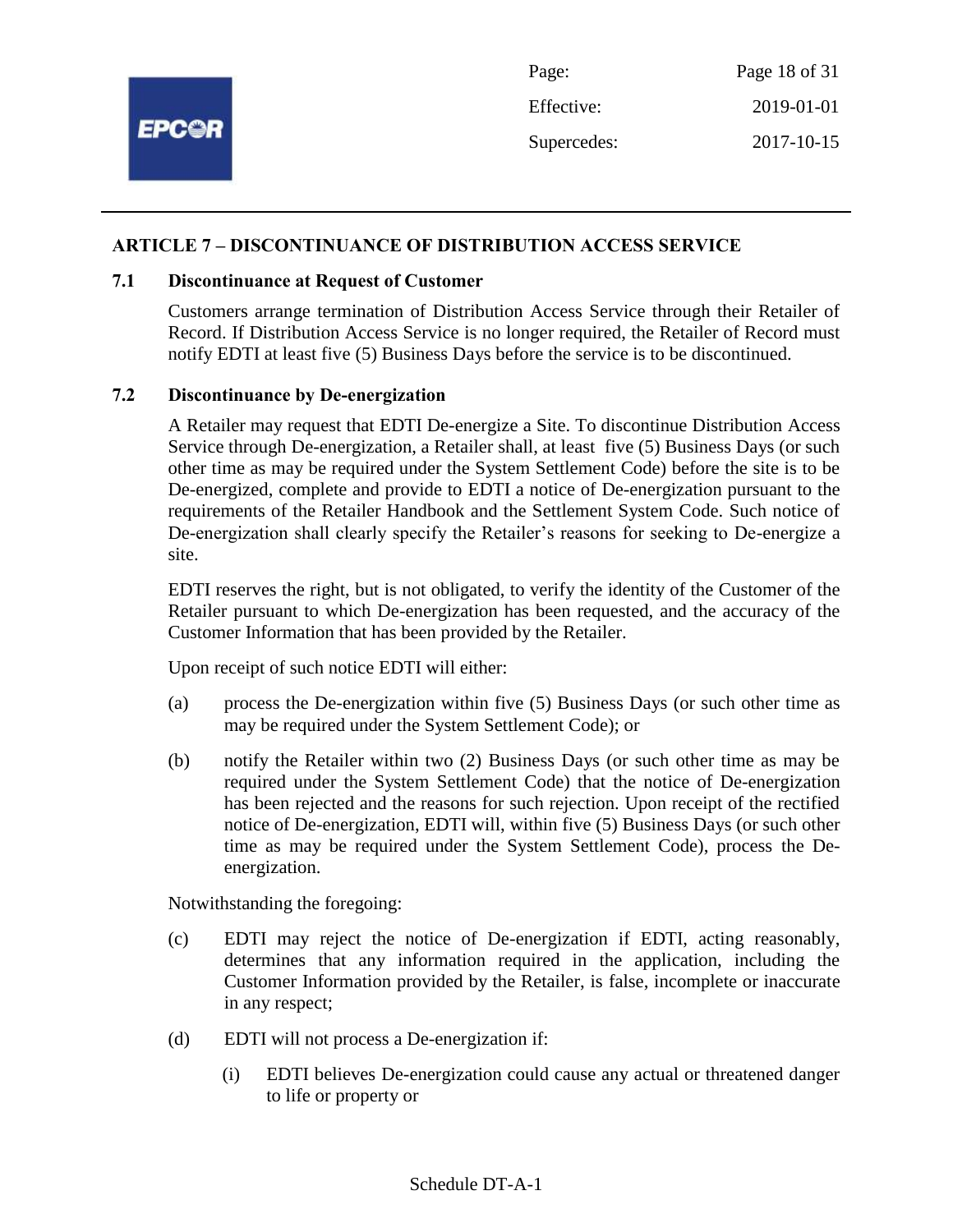

| Page:       | Page 19 of 31 |
|-------------|---------------|
| Effective:  | 2019-01-01    |
| Supercedes: | 2017-10-15    |

(ii) the Customer is a residential rate classification Customer, the request for the De-energization is for non-payment and the De-energization would occur at any time during the period from October 15 to April 15 or at any other time when the temperature is forecast to be below 0 degrees Celsius in the 24 hour period immediately following the proposed De-energization provided that EDTI may, in its discretion, install a device or program to limit or reduce the amount of Energy provided to the Customer.

At the request of the Retailer or the Customer, EDTI will leave all of its Facilities in place after the Point of Service has been de-energized provided that, if the Point of Service remains de-energized for a period in excess of three (3) months, EDTI may remove its Facilities.

Upon De-energization, the Retailer will remain as the Customer's Retailer of Record unless a De-Select Request is submitted by the Retailer to EDTI and the process has been completed successfully.

The Retailer is responsible to ensure that its Customer is provided notice of a Deenergization and for the consequences of the De-energization. EDTI will have no liability for any disputes between the Customer and the Retailer in relation to a De-energization.

# **7.3 Discontinuance by EDTI**

EDTI may discontinue Distribution Access Service to a Retailer if any of the following occur:

- (a) if the Retailer sells Electricity to Customers whose annual consumption is below 250,000 kWh, the Retailer's license issued pursuant to the *Fair Trading Act,* R.S.A. 2000, c. F-2, has been revoked or not renewed, or
- (b) the Retailer has failed to meet its obligations under these Terms and Conditions or its Distribution Services Agreement with EDTI, or
- (c) the Retailer has failed to meet its security requirements pursuant to Article 8

Notification of discontinuance will be made electronically to the Retailer.

# **ARTICLE 8 – SECURITY REQUIREMENTS**

# **8.1 Security**

The Retailer shall provide the security deposit required under the Distribution Tariff Regulation to ensure that the Retailer is and remains of sufficient financial standing to meet its ongoing financial obligations.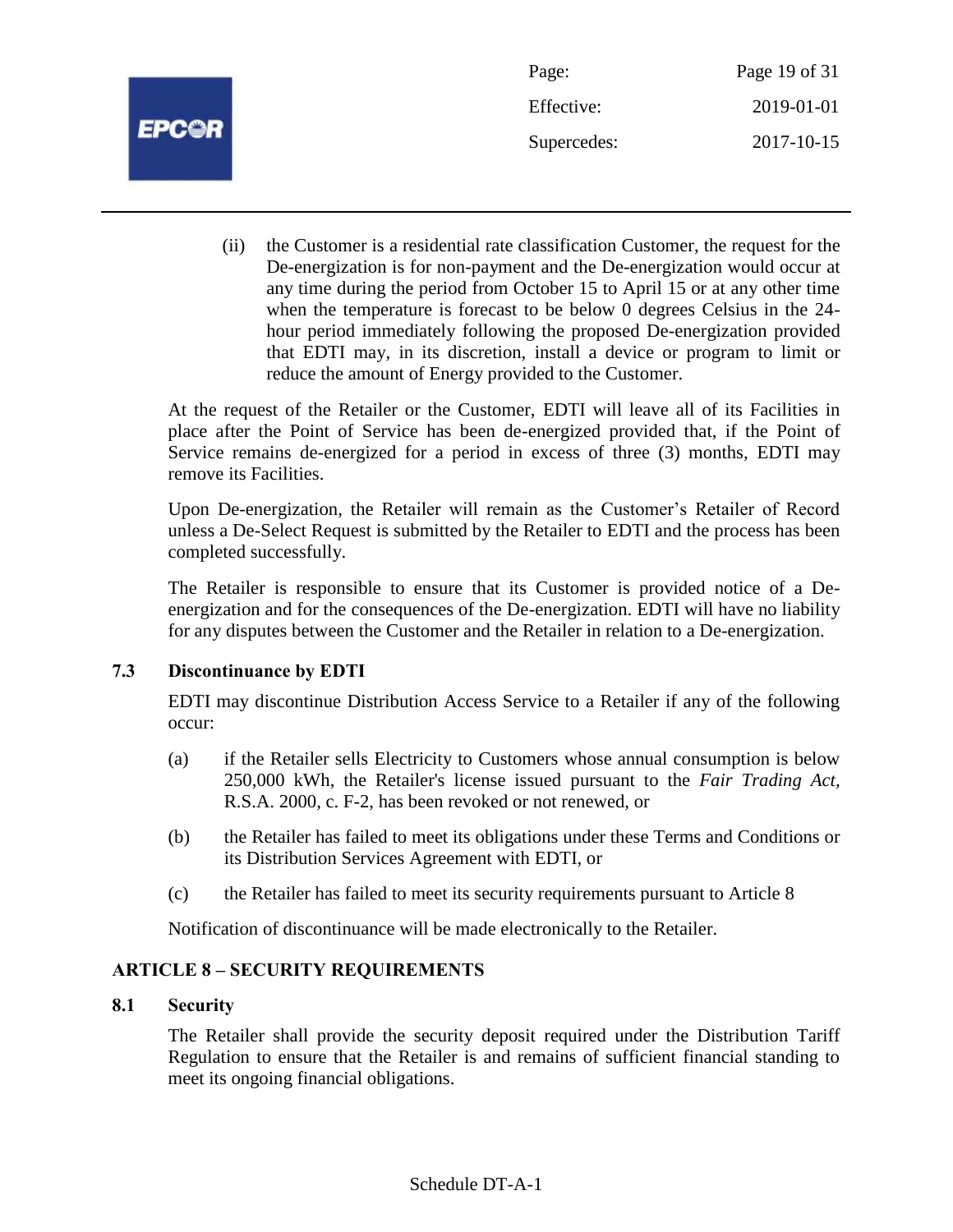|              | Page:       | Page 20 of 31 |
|--------------|-------------|---------------|
| <b>EPCOR</b> | Effective:  | 2019-01-01    |
|              | Supercedes: | 2017-10-15    |
|              |             |               |

The Retailer's application to EDTI for service under the Distribution Tariff must include the Retailer's projected value of its payments to EDTI under EDTI's Distribution Tariff over the period provided in section 8 of the Distribution Tariff, the Retailer's current Credit Rating, if it is seeking a reduction in its security deposit, and the current Credit Rating of any proposed guarantors, if the Retailer's security deposit will include a guarantee.

For the purposes of projecting the Retailer's payments under EDTI's Distribution Tariff pursuant to section 8(2)(b) of Distribution Tariff Regulation the total of:

- (a) twenty (20) days; plus
- (b) the number of days between consecutive bills issued by EDTI to the Retailer; plus
- (c) the number of days from the issuance of a bill by EDTI until payment is due from the Retailer;

shall equal thirty-four (34) days.

EDTI will confirm the Credit Rating of the Retailer, if provided, and the Credit Rating of any guarantor, if any, providing a guarantee as a security deposit. If the Retailer or guarantor has obtained more than one Credit Rating, the lowest Credit Rating will be used in the assessment.

EDTI, subject to review and assessment, shall confirm the amount of security required to be provided by the Retailer, taking into account any reduction that the Retailer may be entitled to under section 9 of the Distribution Tariff Regulation and notify the Retailer of its security requirement within twenty (20) Business Days of the Retailer's complete application for Distribution Access Service.

Subject to section 9 of the Distribution Tariff Regulation, the Retailer shall provide security in the form of a financial deposit, a bond, an irrevocable letter of credit or an irrevocable guarantee from a person, other than the Retailer, with a Credit Rating, or a combination thereof, in each case in a form acceptable to EDTI.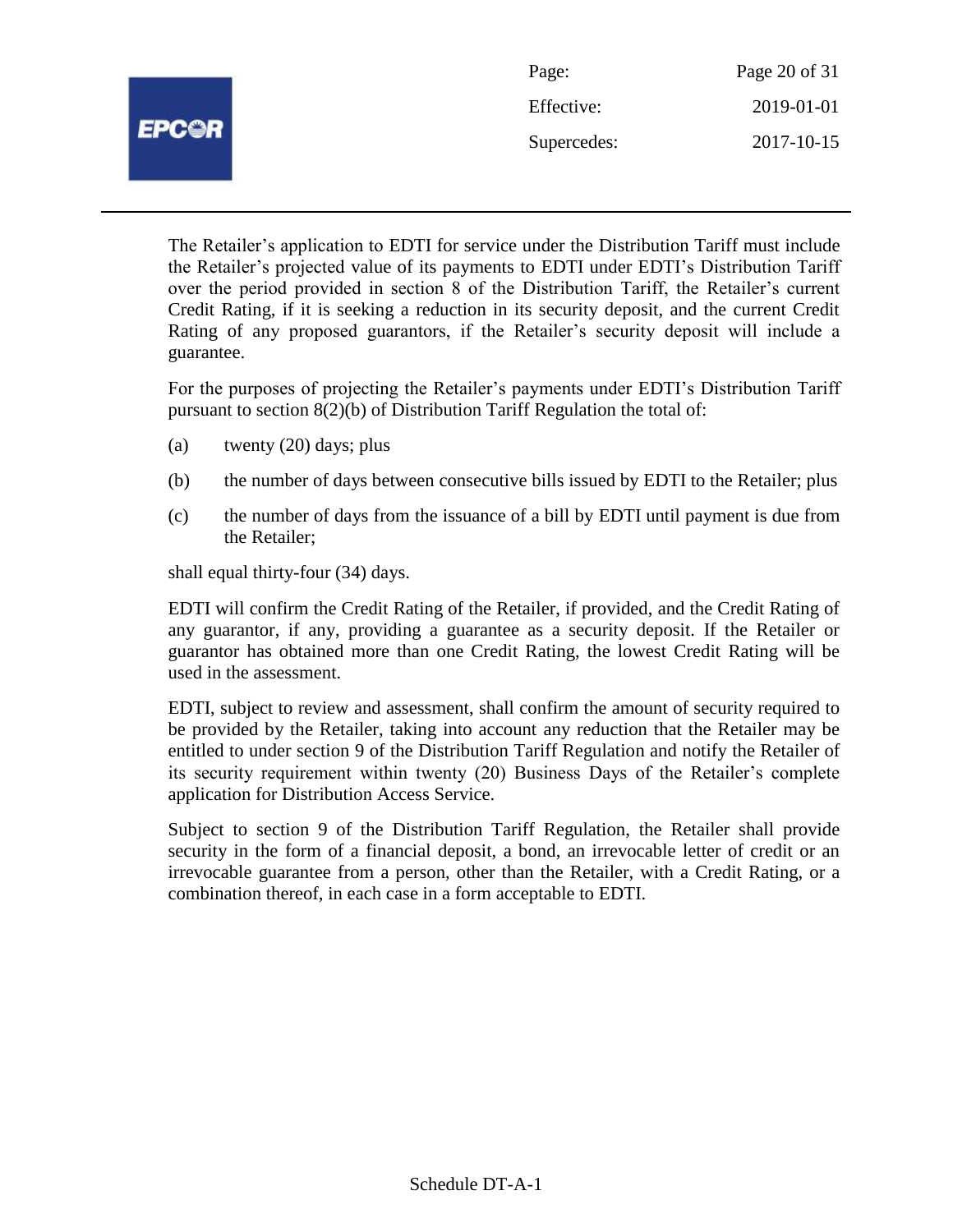| <b>EPC@R</b> | Page:       | Page 21 of 31 |
|--------------|-------------|---------------|
|              | Effective:  | 2019-01-01    |
|              | Supercedes: | 2017-10-15    |
|              |             |               |

#### **8.2 Maintenance of Security**

As required by section 8 of the Distribution Tariff Regulation, if a retailer's actual outstanding charges under EDTI's Distribution Tariff are materially greater than the projected value provided by the Retailer under Section 8.1 of these Terms and Conditions, EDTI will update the projection and, if additional security is required based on the updated projection, require the Retailer to provide additional security. The Retailer must provide the additional security within five (5) Business Days of EDTI's request to do so as required under section 8 of the Distribution Tariff Regulation.

A Retailer whose security deposit has been reduced pursuant to the Distribution Tariff Regulation by virtue of its Credit Rating shall report to EDTI any downgrading of its Credit Rating within two (2) Business Days of the downgrading and must provide any additional security required as a result of the downgrading within five (5) Business Days of the downgrading as required under section 9 of the Distribution Tariff Regulation.

If the Retailer fails to provide any additional security that it is required to provide, EDTI reserves the right to suspend the provision of additional Distribution Access Service until the Retailer provided EDTI with the required security.

A Retailer must maintain the required amount of security deposit until all obligations of the Retailer under EDTI's Distribution Tariff are satisfied.

#### **8.3 Use of Security**

If a Retailer defaults in paying any amounts owing under EDTI's Distribution Tariff, EDTI will provide the Retailer notice as required by section 12 of the Distribution Tariff Regulation and will be entitled to draw on the security deposit of the Retailer to recover the Retailer's arrears including any accrued interest if they are not paid within three (3) Business Days after the date of the notice, provided that EDTI shall be entitled to draw on the security deposit without notice if, in the opinion of EDTI, the giving of such notice would impair EDTI's ability to make a claim against the Retailer's security or to deduct the unpaid arrears from the Retailer's financial deposit. EDTI may require additional security to replace the security drawn down because of the default by the Retailer. The Retailer must provide the additional security within five (5) Business Days of EDTI's request to do so.

#### **8.4 Suspension of Service**

If the Retailer fails to provide any security that it is required to provide under this Article 8, EDTI reserves the right to suspend the provision of additional Distribution Access Service until the Retailer provides EDTI with the required security.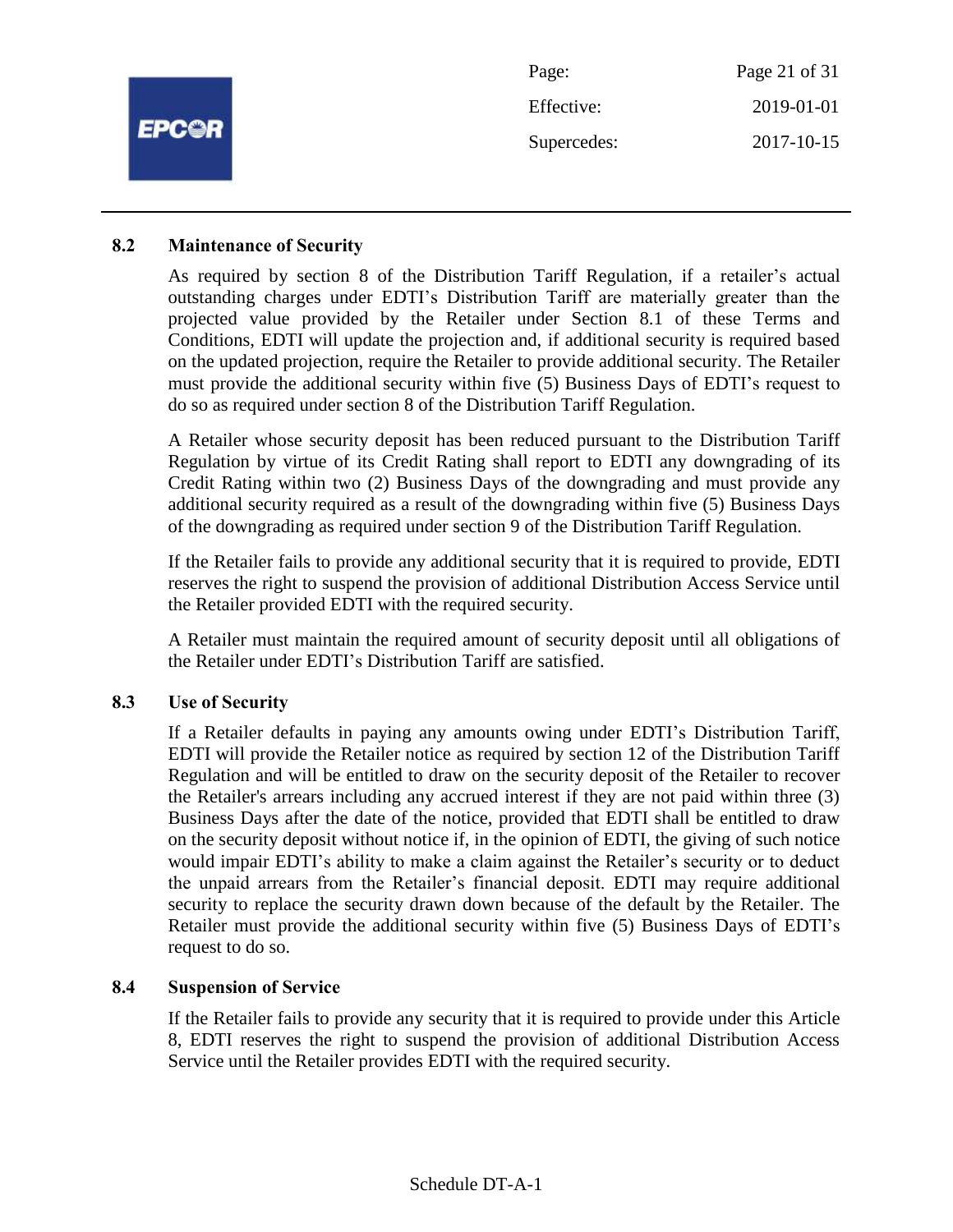

#### **8.5 Costs of Security**

All costs associated with the provisions of the security required to be provided by a Retailer for its obligations under EDTI's Distribution Tariff are the responsibility of the Retailer.

#### **ARTICLE 9 – METERING**

#### **9.1 Meter Reading**

EDTI shall make an actual meter reading for each Point of Service for which it provides Distribution Access Service for Customers of the Retailer in accordance with EDTI's meter reading schedule. At the request of a Retailer of Record, EDTI shall make an actual meter reading that does not fall within EDTI's meter reading schedule, off-cycle, as may be requested by the Retailer and EDTI will charge the Retailer for additional meter reading expense as set forth in the Fee Schedule as "Off-Cycle Meter Reads".

#### **9.2 Record**

An accurate record of meter readings will be kept by EDTI which will be the basis for billing by EDTI to the Retailer in accordance with the Distribution Tariff.

#### **9.3 Estimated Consumption and Demand**

The amount of energy used by a Customer will be estimated by EDTI based on the best available sources of information and evidence in the following circumstances:

- (a) where the Customer's Point of Service is not metered;
- (b) where a meter is inaccessible due to conditions on the Customer's premises;
- (c) where the meter is not scheduled to be read;
- (d) where it is determined that the amount of energy used was different from that recorded or billed due to incorrect billing procedures;
- (e) where a meter reading schedule or a meter change creates a transition period in EDTI's billing cycle; or
- (f) if the seal of a meter is broken or if the meter does not register correctly, regardless of the cause.

For small general service Customers whose load requirements are small, consistent, and can be accurately predicted, the billing demand may be determined, at the sole discretion of EDTI, from the nameplate rating of the Customer's equipment rather than being metered.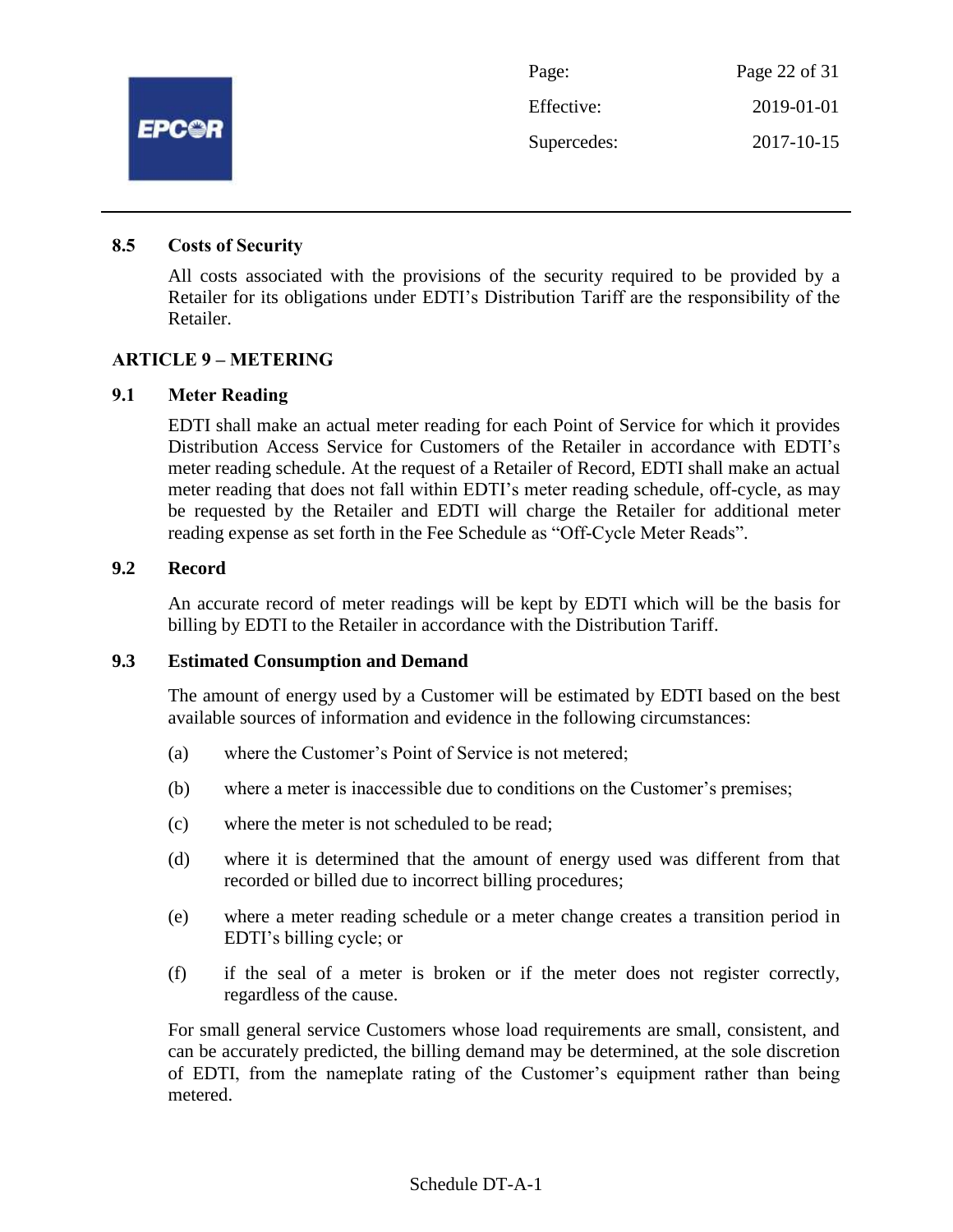

The demand of certain equipment which is used for short periods of time, such as arc welders, does not fully register on the thermal demand meters. Points of Service which include this type of equipment may be billed on an estimated demand.

If requested by the Retailer, EDTI will provide the Retailer with a description of the methodology used to estimate the use of energy by the Customers of the Retailer.

# **9.4 Other Metering Services**

At the request by the Retailer, or with the Retailer's consent, EDTI may provide other metering services, above standard metering service, in its discretion, acting reasonably, and may charge separate fees for such service.

## **9.5 Meter Testing**

At the request of a Retailer, EDTI shall arrange for on-site meter verification and if necessary, shall arrange for a meter to be tested by an official designated for that purpose by Measurement Canada or accredited agency as may, from time to time, be designated for this purpose. EDTI charges a fee as set forth in the Fee Schedule. If the meter is inaccurate, EDTI will refund the fee and make appropriate adjustments to the applicable Retailer's bills. If the meter is found to be accurate, EDTI will keep the fee to cover the cost of testing the meter.

## **9.6 Adjustments for Faulty Metering**

EDTI may make consumption and demand adjustments for faulty metering:

- (a) if the seal of a meter is broken or if the meter does not register correctly regardless of the cause;
- (b) when a Point of Service has been unmetered or incorrectly metered, regardless of the cause, or when a meter is found to be inaccurate in accordance with the *Electricity and Gas Inspection Act*, R.S. 1985, c. E-4 as amended from time to time; in these cases EDTI will make adjustments for a period not exceeding three (3) months, unless it can be shown that the error was due to some specific reported cause, the date of which can be fixed, in which case the actual date shall be used; or
- (c) where a Point of Service is unmetered and any seal attached to motors or other equipment is broken or any unauthorized change in the Facilities has been made.

Notwithstanding the section "Adjustment of Bills in Event of Billing Error", in any of the above noted cases EDTI may make adjustments for the lesser of the period of the error or one (1) year.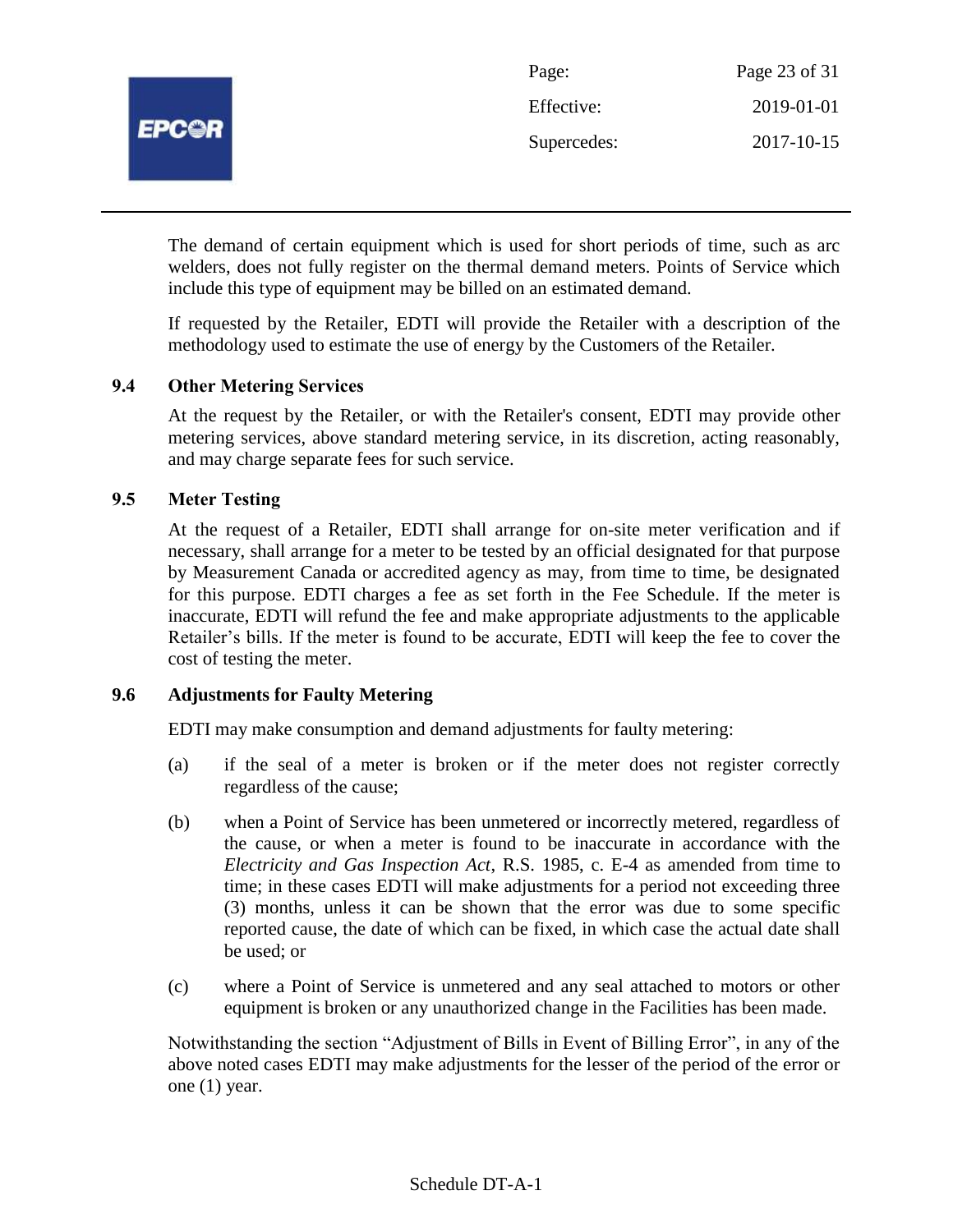

Page: Page 24 of 31 Effective: 2019-01-01 Supercedes: 2017-10-15

#### **ARTICLE 10 – LOAD SETTLEMENT**

#### **10.1 Request for Information**

A Retailer may request profiling and settlement information above the basic service provisions for Load Settlement specified in the Settlement System Code providing:

- (a) the Retailer provides a written request to EDTI outlining the purpose for the additional settlement information; and
- (b) the additional settlement information applies only to the Customers of the Retailer.

Upon satisfaction of the above requirements, EDTI will advise the Retailer in a written proposal of the type of work, time of delivery and charges necessary to provide the additional settlement information to the Retailer.

#### **10.2 Liability**

The process of Retailer Load estimation involves statistical samples and estimating error. EDTI shall not be responsible for any sampling or estimating errors and shall not be liable to any Retailer for any costs that are associated with such errors.

#### **ARTICLE 11 – LIABILITY AND INDEMNITY**

#### **11.1 EDTI Liability**

Notwithstanding any other provision of these Terms and Conditions or any provision of any agreement between EDTI and a Retailer relating to the provision of Distribution Tariff Services (an "EDTI Agreement") EDTI, its directors, officers, agents, employees and representatives ("EDTI Parties") shall not be liable to the Customer, its directors, officers, agents, employees and representatives (collectively, the "Retailer Parties" and, individually, a "Retailer Party") for any loss, injury, damage, expense, charge, cost or liability of any kind suffered or incurred by the Retailer Parties, or any of them, whether of a direct, indirect, special or consequential nature, howsoever or whensoever caused, and whether in any way caused by or resulting from the acts or omissions of the EDTI Parties, or any of them, except for direct property damages incurred by the Retailer as a direct result of a breach of these Terms and Conditions or applicable EDTI Agreement or other act or omission by an EDTI Party, which breach or other act or omission is caused by the negligence or willful act or omission of harm of such EDTI Party. Any liability under this Section will be limited to an amount in proportion to the degree to which the EDTI Party acting negligently or willfully is determined to be at fault. For the purpose of the foregoing and without otherwise restricting the generality thereof, "direct property damage" shall not include loss of revenue, loss of profits, loss of earnings, loss of production, loss of contract, cost of purchased or replacement capacity and energy, cost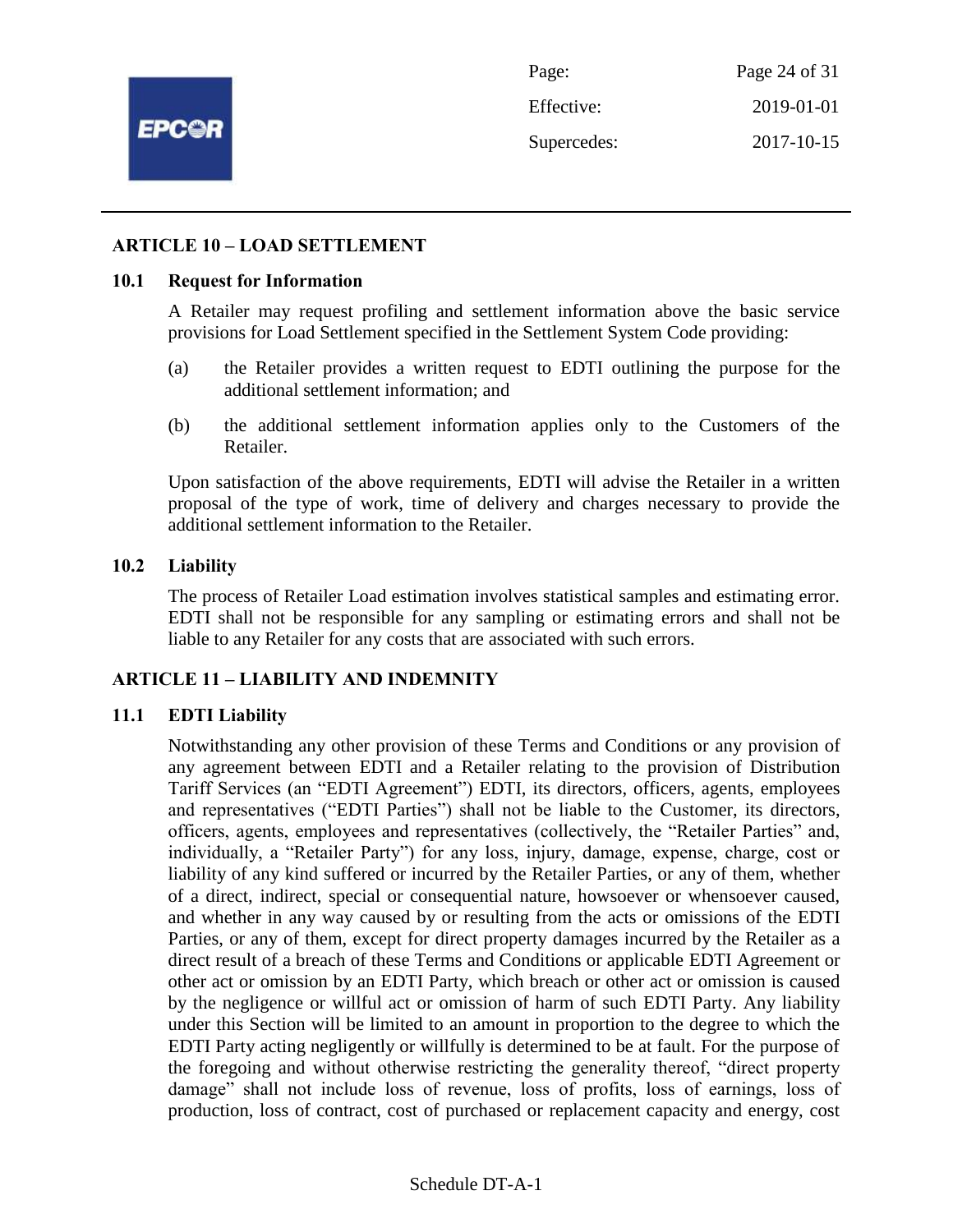

| Page:       | Page 25 of 31 |
|-------------|---------------|
| Effective:  | 2019-01-01    |
| Supercedes: | 2017-10-15    |

of capital, and loss of use of any facilities or property, or any other similar damage or loss whatsoever.

# **11.2 Release**

Subject to Section 11.1 above, none of the EDTI Parties (as defined above) will be liable to any of the Retailer Parties (as defined above) for any damages, costs, expenses, injuries, losses, or liabilities suffered or incurred by the Retailer Parties or any of them, howsoever and whensoever caused, and each Retailer Party hereby forever releases each of the EDTI Parties from any liability or obligation in respect thereof.

## **11.3 Retailer Liability**

## **11.3.1 General**

In addition to any other liability provisions set out in these Terms and Conditions or any provision in an EDTI Agreement (as defined above), a Retailer Party (as defined above) shall be liable for any damages, costs, expenses, injuries, losses, or liabilities suffered or incurred by EDTI Parties (as defined above), whether of a direct or indirect nature, caused by or arising from any acts or omissions of a Retailer Party that result in a breach ("Breach") of these Terms and Conditions or the applicable EDTI Agreement, or any negligent or willful acts or omissions of harm of a Retailer Party outside of a Breach. Any liability under this section will be limited to an amount in proportion to the degree to which the Retailer Party is at fault.

# **11.3.2 Indemnification by Retailer of EDTI for Third Party Claims**

- (a) A Retailer (the "Indemnitor") shall indemnify and hold harmless EDTI Parties (as defined above) ("Indemnitee(s)") from and against any direct damages, injuries, losses and other liabilities claimed against the Indemnitee or any of them, and all related costs and expenses (including reasonable legal fees) suffered or incurred by any of them in relation to any claims, causes of action, actions, suits or proceedings by a third party ("Claim") which arise from damage to property or injury to or death of persons resulting from the Indemnitor's failure to perform its obligations under these Terms and Conditions or the applicable EDTI Agreement (as defined above), which failure is caused by the negligence or willful act or omission of harm of the Indemnitor acting within the scope of its authority or employment. The indemnity under this section will be limited to an amount in proportion to the degree to which the Indemnitor is at fault.
- (b) In the event that an Indemnitee is entitled to and desires to assert its right to indemnification from an Indemnitor under this Section, such Indemnitee will give the Indemnitor prompt notice of the Claim, which shall describe the Claim in reasonable detail and shall indicate the estimated amount, if practicable, of the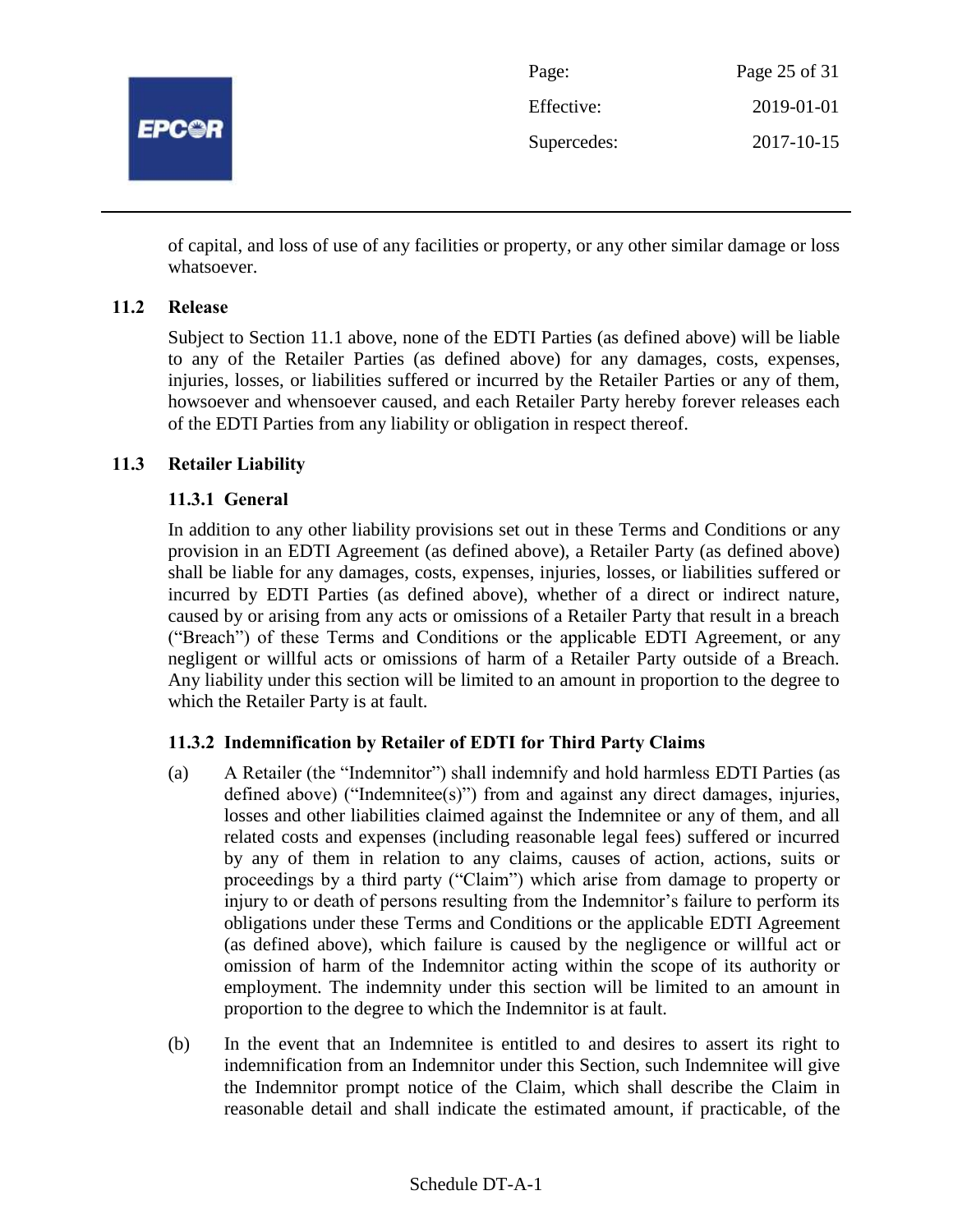

| Page:       | Page 26 of 31 |
|-------------|---------------|
| Effective:  | 2019-01-01    |
| Supercedes: | 2017-10-15    |

indemnifiable loss that has been or may be sustained by the Indemnitee. The failure to promptly notify the Indemnitor hereunder shall not relieve the Indemnitor of its obligations hereunder, except to the extent that the Indemnitor is actually and materially prejudiced by the failure to so notify promptly.

- (c) Subject to Section 11.3.2(b) hereof, if the Indemnitor delivers to the Indemnitee a written acknowledgement of its unconditional and irrevocable obligation to indemnify the Indemnitee under Section 11.3.2(a) in respect of:
	- (i) all of the damages, injuries, losses, liabilities, costs and expenses that may be claimed against, or suffered or incurred by, the Indemnitee in respect of the Claim within ten (10) days following the Indemnitor's receipt of the Indemnitee's notice of such Claim and if the existence of such obligation to indemnify is made known by the Indemnitor to the third-party claimant (and, if applicable, to the court or other tribunal determining the Claim), the Indemnitee shall make available to the Indemnitor all information in its possession or to which it has access, other than information that has been designated as confidential by the provider of such information, which is or may be relevant to the particular Claim and the Indemnitor shall be entitled, at its option, to take carriage of the defense of the Claim by its own counsel and, if it elects to do so, the Indemnitee shall cooperate with the Indemnitor to the fullest reasonable extent in the defense, settlement or compromise of the Claim; or
	- (ii) some, but less than all, of the damages, injuries, losses, liabilities, costs and expenses that may be claimed against, or suffered or incurred by, the Indemnitee in respect of the Claim within ten (10) days following the Indemnitor's receipt of the Indemnitee's notice of such Claim and if the Indemnitee is of the opinion that the Indemnitor's interests are not in conflict with its own, the Indemnitee shall make available to the Indemnitor all information in its possession or to which it has access, other than information that has been designated as confidential by the provider of such information, which is or may be relevant to that portion of the Claim in respect of which the Indemnitor has an obligation to indemnify the Indemnitee and consult with the Indemnitor in respect thereof.

The Indemnitee shall not make any admission of the liability regarding, or settle or compromise, that portion of the Claim in respect of which the Indemnitor has acknowledged its obligation to indemnify the Indemnitee without the written consent of the Indemnitor, which consent shall not be unreasonably withheld.

The provisions of this Section 11.3.2(c) shall not apply in respect of any Claim to which the Indemnitor is, or may reasonably be expected to be, a party and where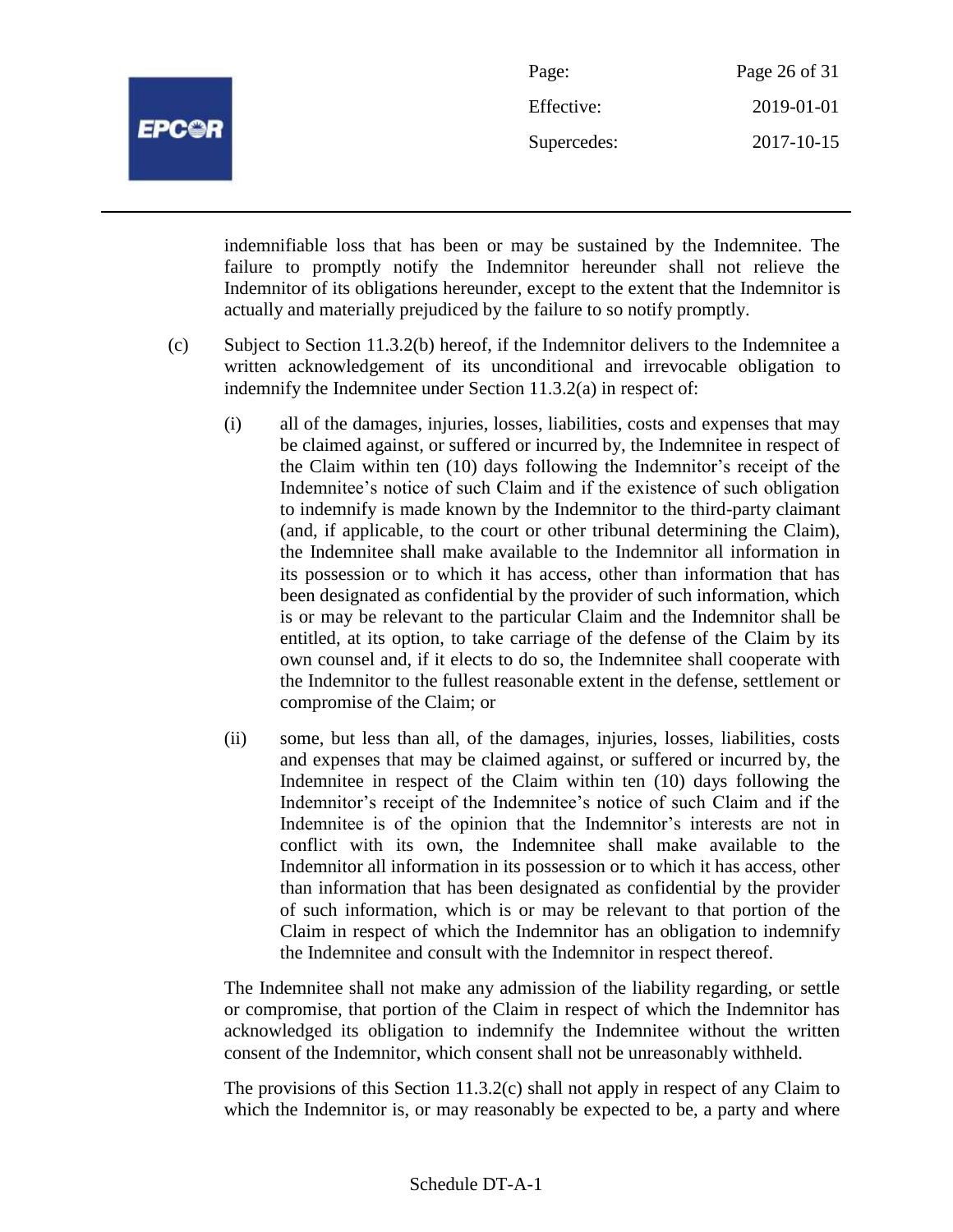

the Indemnitee is asserting legal defenses in relation to the Claim that conflict with legal defenses being asserted by the Indemnitor.

# **ARTICLE 12 – FORCE MAJEURE**

## **12.1 Force Majeure Relief**

If an event or circumstance of Force Majeure occurs that affects EDTI's ability to provide any Distribution Access Service, EDTI's obligations and responsibilities hereunder and under any agreement relating to the provision of Distribution Access Service, so far as they are affected by the Force Majeure or the consequences thereof, shall be suspended until such Force Majeure or the consequences thereof are remedied and for such period thereafter as may reasonably be required to restore the Distribution Access Service. A Retailer will be required to continue to pay the Minimum Charge, if applicable, during the period in which EDTI claims relief by reason of Force Majeure.

## **12.2 Notice**

EDTI shall promptly give the relevant party notice of the Force Majeure including full particulars hereof and shall promptly give the relevant party notice when the Force Majeure ceases to prevent performance of EDTI's obligations.

#### **12.3 Obligation to Remedy**

EDTI shall promptly remedy the cause and effect of the Force Majeure insofar as it is reasonably able to do so.

## **12.4 Strikes and Lockouts**

Notwithstanding any other provision of these Terms and Conditions, the settlement of any strike, lockout or other industrial disturbance shall be wholly in the discretion of EDTI and EDTI may settle such strike, lockout or industrial disturbance at such time and on such terms and conditions as it may deem appropriate. No failure or delay in settling such strike, lockout or industrial disturbance shall constitute a cause or event within the control of EDTI or deprive EDTI of the benefits of this Article 12.

#### **ARTICLE 13 – DISPUTE RESOLUTION**

## **13.1 Resolution by EDTI and Retailer**

If any dispute between EDTI and a Retailer arises at any time in connection with these Terms and Conditions, EDTI and the Retailer acting reasonably and in good faith, shall use all reasonable efforts to resolve the dispute as soon as possible in an amicable manner. If the dispute cannot be otherwise resolved pursuant to this Article 13, the chief executive officers of EDTI and the Retailer shall meet to attempt to resolve the dispute.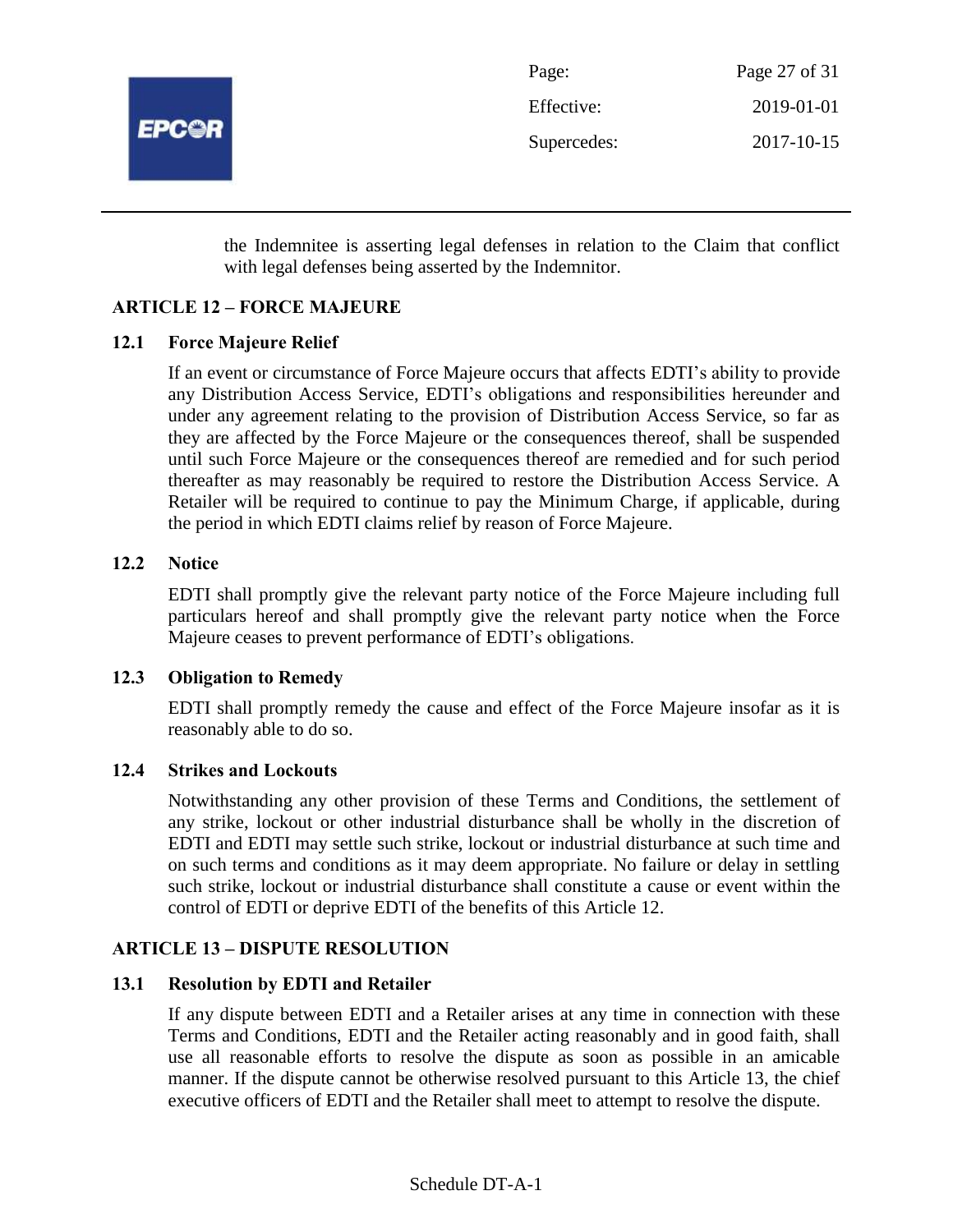

#### **13.2 Resolution by Arbitration**

If any dispute has not been resolved pursuant to Section 13.1 hereof within thirty (30) days after notice from EDTI or the Retailer to the other of its desire to have the dispute resolved, then the dispute shall be resolved pursuant to Sections 13.3 to 13.11 hereof. EDTI and the Retailer shall abide by the terms of any award rendered by the arbitrator(s) appointed hereunder without delay.

#### **13.3 Arbitrators**

All disputes or differences between EDTI and a Retailer in connection with these Terms and Conditions shall be referred (unless EDTI and the Retailer concur in the appointment of a single arbitrator) to a board of arbitrators consisting of one (1) arbitrator to be appointed by each of EDTI and the Retailer who shall, by instrument in writing, appoint a third arbitrator immediately after they are themselves appointed. Notwithstanding the foregoing, any disputed matters between EDTI and a Retailer relating to an order or direction made or approved by the Commission or falling within the exclusive jurisdiction of the Commission, shall be referred to the Commission for resolution.

#### **13.4 Failure to Concur**

EDTI and a Retailer shall be deemed to have failed to concur in the appointment of a single arbitrator if such an arbitrator shall not have been appointed within fifteen (15) days after the serving by either EDTI or the Retailer on the other of notice requesting it to concur in the appointment of such an arbitrator.

#### **13.5 Refusal to Appoint an Arbitrator**

If either EDTI or the Retailer shall neglect or refuse to appoint an arbitrator within fifteen (15) days after the other party (provided such other party has appointed its arbitrator) has served EDTI or the Retailer, as the case may be, with notice to make the appointment, the party who has appointed its arbitrator shall be entitled to apply, upon notice to the other party, to a Justice of the Court of Queen's Bench of Alberta to appoint an arbitrator for the party in default.

#### **13.6 Failure to Appoint a Third Arbitrator**

If the arbitrators appointed by EDTI and the Retailer have not, within fifteen (15) days after their appointment or the appointment of the arbitrator last appointed, as the case may be, appointed a third arbitrator, either EDTI or the Retailer shall be entitled to apply upon notice to the other party to a Justice of the Court of Queen's Bench of Alberta to appoint such an arbitrator.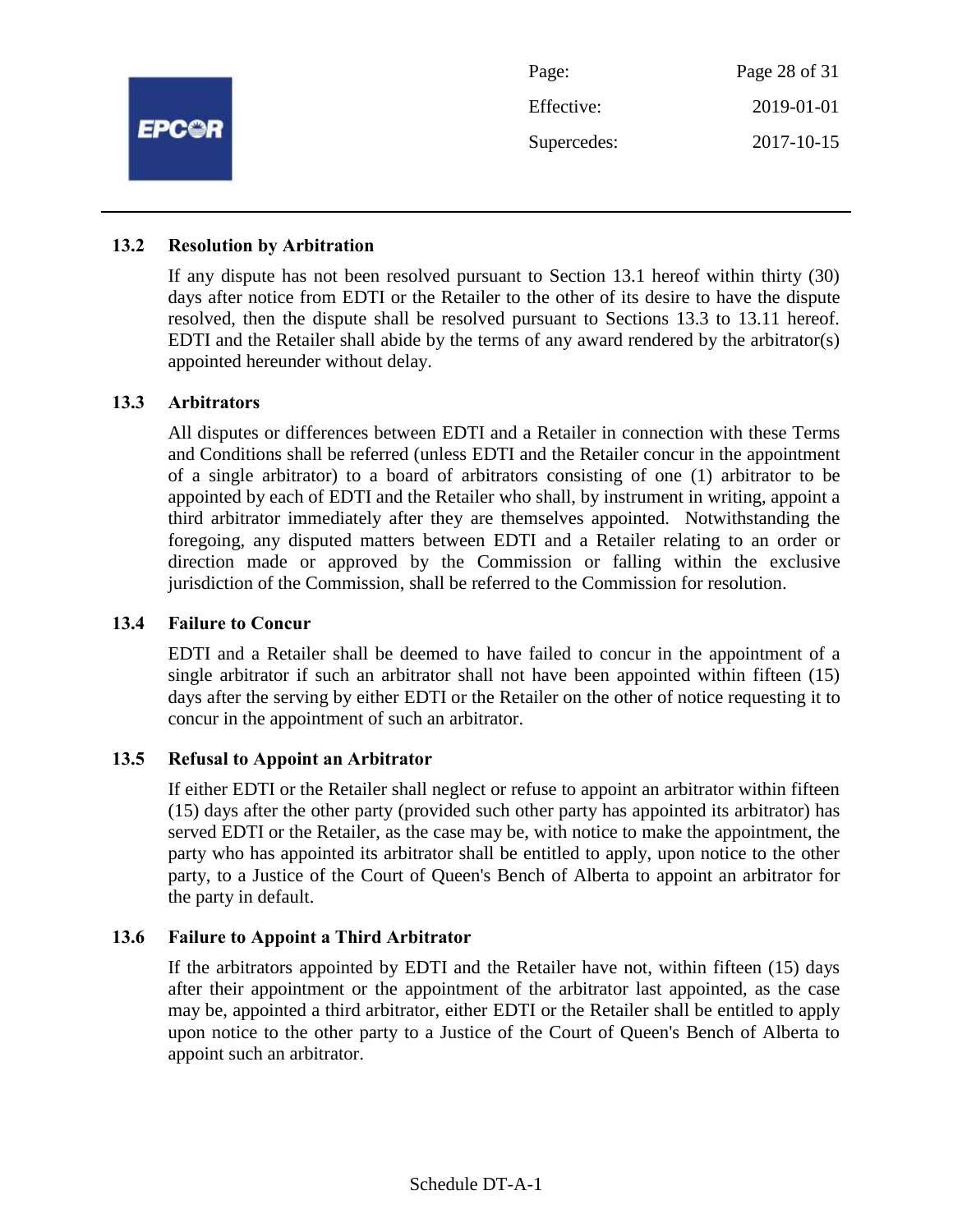

#### **13.7 Technical Competence**

Any arbitrator appointed under the provisions of this clause whether by concurrence of EDTI and the Retailer, by either party, by the arbitrators, or by a Justice of the Court of Queen's Bench of Alberta shall, in the opinion of the persons making such appointment, be possessed of such technical or other qualifications as may be reasonably necessary to enable him to properly adjudicate upon the dispute or difference.

#### **13.8 Compensation of Arbitrators**

Each party shall be responsible for the costs of the arbitrator appointed by it hereunder. The costs of the third arbitrator shall be divided evenly between the parties.

#### **13.9 Application of the Arbitration Act (Alberta)**

Except as herein modified, the provisions of the *Arbitration Act*, R.S.A., 2000, c. A-43, as amended from time to time, shall apply to any arbitration proceeding.

#### **13.10 Decisions Binding**

A decision of the single arbitrator or the majority of the three arbitrators named or appointed shall be final and binding upon each of the parties to the dispute or difference.

#### **13.11 Continuity of Service**

All performance required under these Terms and Conditions by EDTI and the Retailer and payment therefore shall continue during the dispute resolution proceedings contemplated by this Article 13, provided that in the case of any such proceedings pertaining to amounts payable under these Terms and Conditions, any payments or reimbursements required as a result of the proceedings shall be effective as of a date to be determined in such proceedings and interest shall be paid thereon by the party required to make the payment or reimbursement on the amount thereof at the rate quoted by the Royal Bank of Canada as its "prime rate" from the date so determined until paid.

## **ARTICLE 14 – ADDITIONAL PROVISIONS RELATING TO SERVICES**

#### **14.1 Independent System Operation or Transmission Facility Owner Requirements**

The Retailers acknowledge and agree that EDTI is bound by all operating instructions, policies and procedures of the ISO and transmission facility owners which are needed to maintain the integrity of the Interconnected Electric System. The Retailers acknowledge and agree that they will cooperate with EDTI so that EDTI will be in compliance with all such operating instructions, policies and procedures which include, but are not limited to, those operating instructions, policies and procedures pertaining to minimum and maximum generation emergencies, and supply voltage reduction or full interruption of Customer load by either manual or automatic means.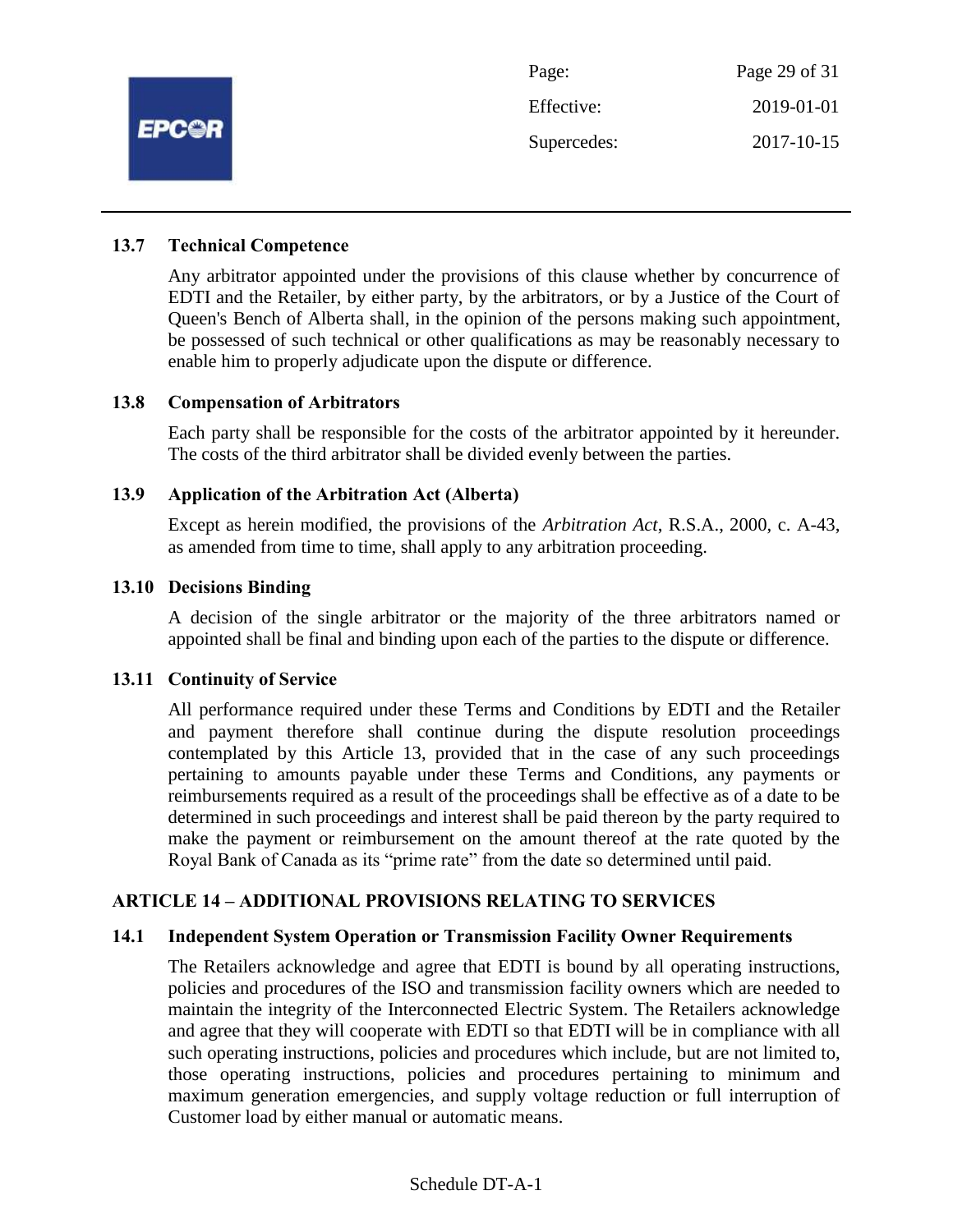|              | Page:       | Page 30 of 31 |
|--------------|-------------|---------------|
| <b>EPC@R</b> | Effective:  | 2019-01-01    |
|              | Supercedes: | 2017-10-15    |
|              |             |               |

## **14.2 Compliance with Applicable Legal Authorities**

EDTI and the Retailer are subject to, and shall comply with, all existing or future applicable federal, provincial and local laws, all existing or future orders or other actions of the ISO or of governmental authorities having applicable jurisdiction. EDTI will not violate, directly or indirectly, or become a party to a violation of any applicable requirement of the ISO or any applicable federal, provincial or local statute, regulation, bylaw, rule or order in order to provide Distribution Tariff Services to the Retailer or a Customer of the Retailer. EDTI's obligation to provide Distribution Tariff Services is subject to the condition that all requisite governmental and regulatory approvals for the provision of such Distribution Tariff Services will have been obtained and will be maintained in force during such period of Distribution Tariff Services.

#### **14.3 Service Interruption**

While EDTI takes all reasonable efforts to guard against interruptions, it does not guarantee uninterrupted service. Without liability of any kind to EDTI, EDTI shall have the right to disconnect or otherwise curtail, interrupt or reduce Distribution Tariff Service to Customers whenever EDTI reasonably determines, or when EDTI is directed by the ISO, that such a disconnection, curtailment, interruption or reduction is:

- (a) necessary to facilitate construction, installation, maintenance, repair, replacement or inspection of any of EDTI's Facilities;
- (b) to maintain the safety and reliability of EDTI's distribution system; or,
- (c) due to any other reason including dangerous or hazardous circumstances including emergencies, forced outages, potential overloading of EDTI's distribution system or Force Majeure.

#### **14.4 No Assignment**

A Retailer shall not assign any of its rights or obligations under these Terms and Conditions or any other agreement with EDTI relating to Distribution Tariff Services without obtaining any necessary regulatory approvals and EDTI's approval where required in such agreement. No assignment shall relieve the Retailer of any of its obligations under these Terms and Conditions until such obligations have been assumed by the assignee and EDTI has agreed to the novation. Any assignment in violation of this section shall be void.

#### **14.5 No Waiver**

The failure of EDTI or a Retailer to insist on any one or more instances upon strict performance of any provisions of these Terms and Conditions or any other agreement between EDTI and a Retailer relating to Distribution Tariff Services, or to take advantage